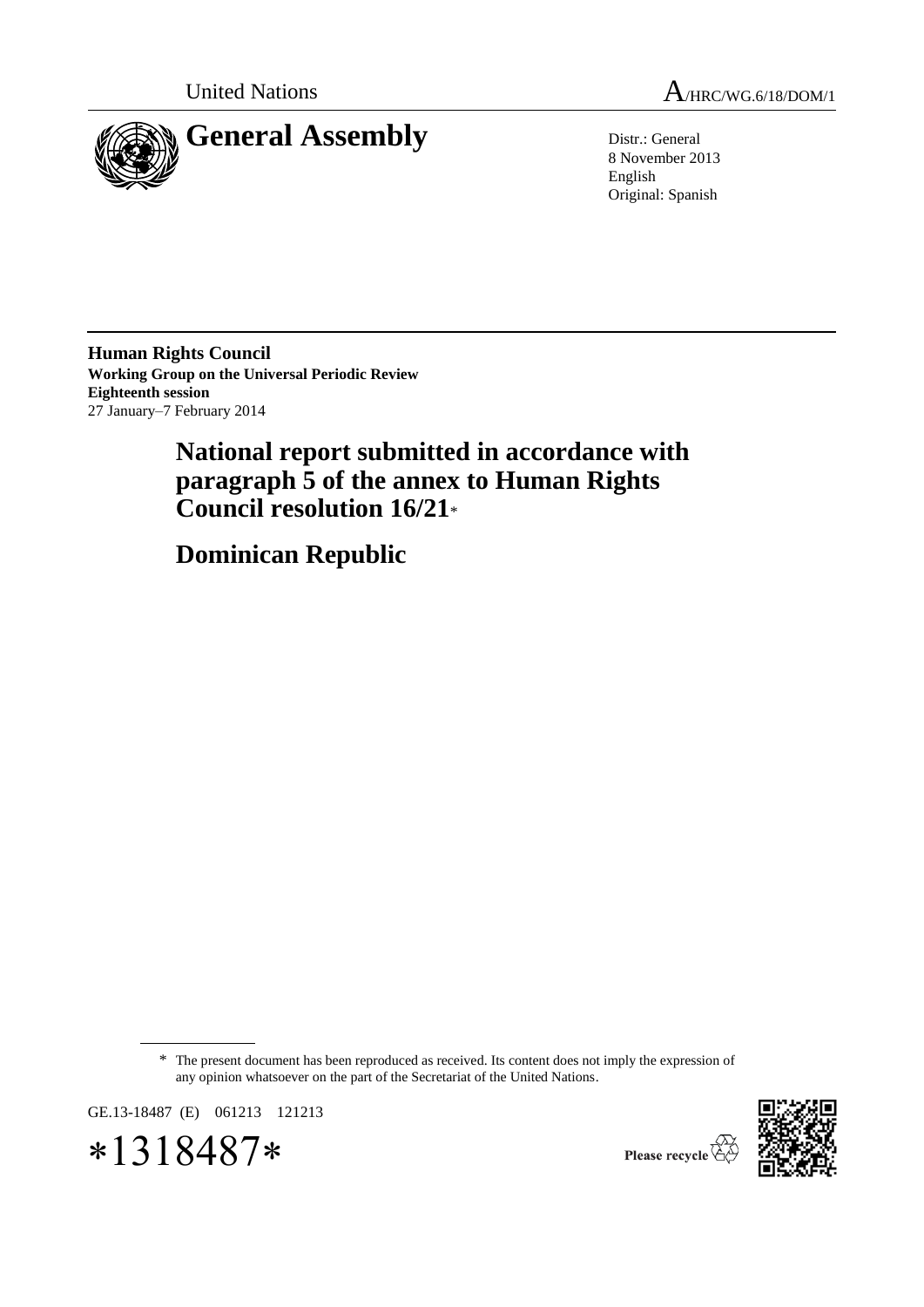# **I. Methodology and consultation process**

1. The methodology used in the preparation of the universal periodic review follow-up report was based on consultations with the various State institutions that are duty bound to implement public policies aimed at strengthening the fundamental rights of people living on Dominican territory and building consensus with key civil society organizations.

2. The report was drafted by the Inter-Agency Human Rights Commission, which is coordinated by the Ministry of Foreign Affairs.<sup>1</sup> The guidance received by the members of the Commission at the workshop organized by the Office of the Resident Coordinator of the United Nations system in the country and the Office of the United Nations High Commissioner for Human Rights helped with the preparation of the document.<sup>2</sup>

3. The report describes the progress made in the country from 2010 to 2013. To that end various government institutions provided information on their respective areas of competence resulting in a final draft document that was submitted to the Central Government, for consideration and approval, through the Ministry of Foreign Affairs.

4. The Dominican Republic, on the basis of the commitments made to the international community through its acceptance of 74 of the total of 79 recommendations issued during the interactive dialogue within the different countries participating in its universal periodic review in 2009 and the subsequent review in March  $2010<sup>3</sup>$  for the adoption of the outcome report by the Human Rights Council, is pleased to submit the follow-up report on those recommendations, for the second cycle of the universal periodic review, in accordance with General Assembly resolution 60/251 and Human Rights Council resolutions 5/1 and 16/21 and decision 17/119.

# **II. Institutional and legislative developments**

#### **A. Legal framework**

#### **Act No. 1-12 on the National Development Strategy until 2030**<sup>4</sup> **(Recommendations 87.1 and 87.4)**

5. Given the different needs that have arisen in the social sector and in terms of human rights in the Dominican Republic, on 25 January 2012, Act No. 1-12 on the National Development Strategy entered into force. It focuses mainly on human rights, such as education, children and adolescents, women,<sup>5</sup> social development, a decent living, disabled persons, the ageing population, etc.

6. The Act is the country's basic tool for devising a national plan to take affirmative action to improve the current situation of persons whose fundamental rights are undermined. It enables the identification of possible solutions to problems affecting the full enjoyment of human rights.

#### **Criminal Code**

#### **(Recommendations 87.13, 88.25 and 88.26)**

7. In June 2013, the Chamber of Deputies approved the reform of the Criminal Code addressing legislative issues such as minor and serious violations of human rights, including crimes against humanity, domestic violence, femicide, enforced disappearance, racial segregation, slavery, etc. At the same time, the definitions and scope of the classifications of offences contained in the current Criminal Code are being expanded, such as torture and its use against individuals based on their gender or sexual orientation,<sup>6</sup>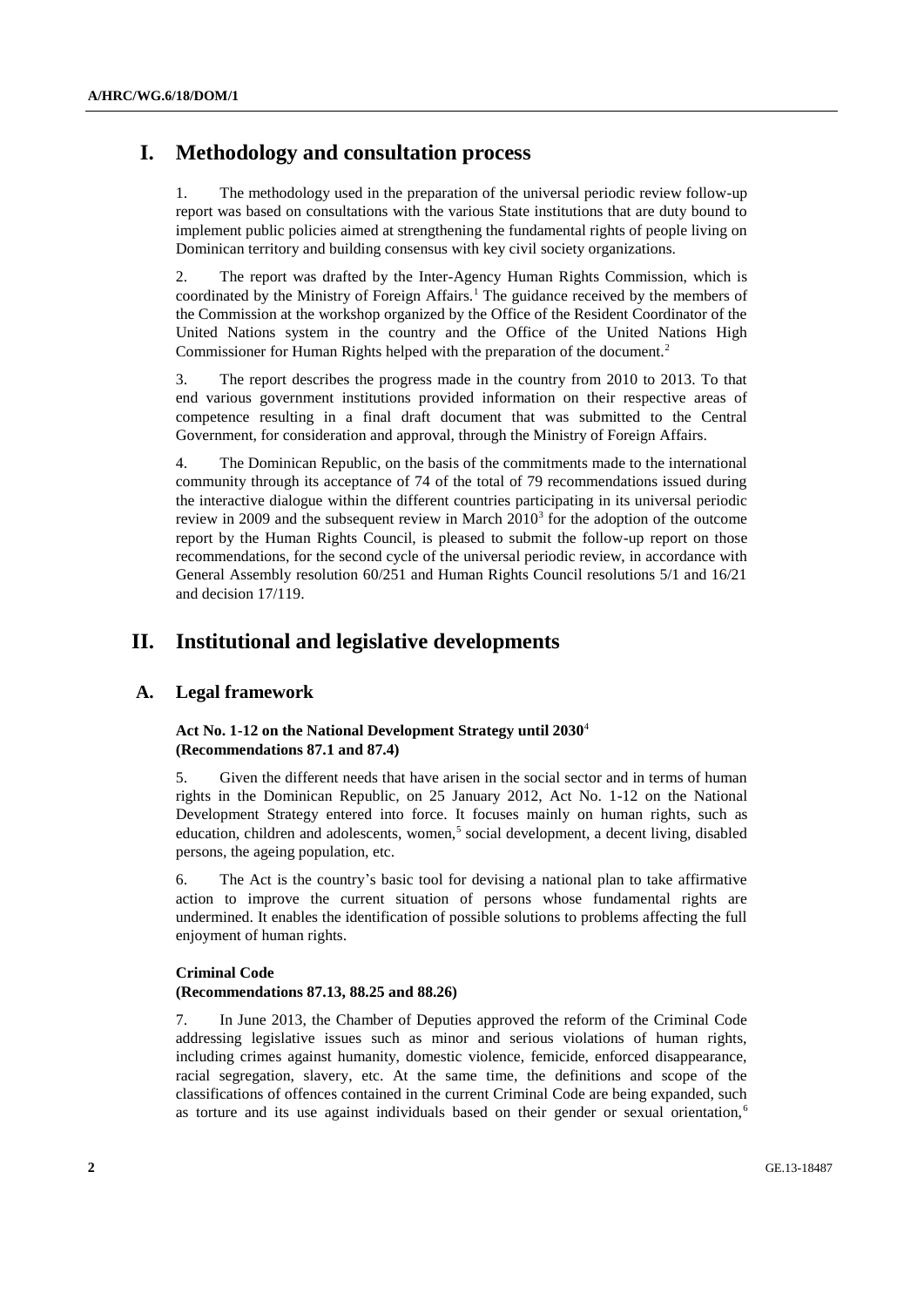discrimination on the grounds of race, gender or sexual orientation,<sup>7</sup> unlawful detention, abduction, abuse of authority, cruel and inhuman treatment. It also decriminalizes abortion in cases where the life and physical integrity of women and adolescents is placed in danger.<sup>8</sup>

8. It is planned to classify as serious offences committed during wartime: homicide; torture or cruel or inhuman and degrading treatment; biological and medical experiments; pillage; military slavery; denial of the right to a fair trial; illegal confinement; taking of hostages; attacks against civilian population and objects; attacks against peace missions or humanitarian assistance; improper use of the truce flag or insignia of international organizations, among others.

#### **Organic Act No. 5-13 on Equal Rights for Persons with Disabilities**

9. The comprehensive review of Act No. 42-00 of 30 June 2000 on disability stemmed in principle from the inclusion of article 58 entitled "Protection of persons with disabilities" in the  $2010$  Constitution,<sup>9</sup> aside from the special attention that the State is required to accord to disabled persons to ensure the promotion and protection of their human rights and fundamental freedoms on an equal footing.

10. The Act establishes the principles of respect for dignity, as an essential and nonnegotiable condition of any person, non-discrimination, equality and equity, among others. It strengthens the lead agency for public policies on disability, by creating regional and provincial offices to decentralize and expand the work of the National Council for the Disabled (CONADIS).

11. Key provisions include:

(a) Establishment of the National Register for the Assessment and Certification of persons with disabilities, to account accurately for the number of disabled people and to help devise policies to facilitate their overall development; establishment of the National Health Department, through which public and private centres must provide care in a timely and quality manner, with effective and equal access to diagnosis, treatment, rehabilitation, provision of drugs and assistive devices;<sup>10</sup>

(b) Establishment of the Department of Labour Integration and Training to ensure the inclusion of disabled persons in regular or protected employment systems;<sup>11</sup>

(c) Establishment of the Special Fund for the Disabled (FONADIS) to facilitate, inter alia, loans, scholarships, assistive devices and the provision of technological equipment that enhances the productivity of such persons;<sup>12</sup>

Under the Act, the construction of buildings, car parks and public telephone facilities must meet disabled access requirements. The Act establishes the Legal Assistance Department, which will assign legal representatives and court interpreters for disabled persons.

#### **Decree No. 631-2011 approving the Regulations governing the General Migration Act No. 284-04**<sup>13</sup>

12. Decree No. 631-2011 of 19 October 2011, describes the procedures to be undertaken when making any type of immigration application, and stipulates that administrative detention is prohibited for pregnant women, infants, the elderly or ageing population.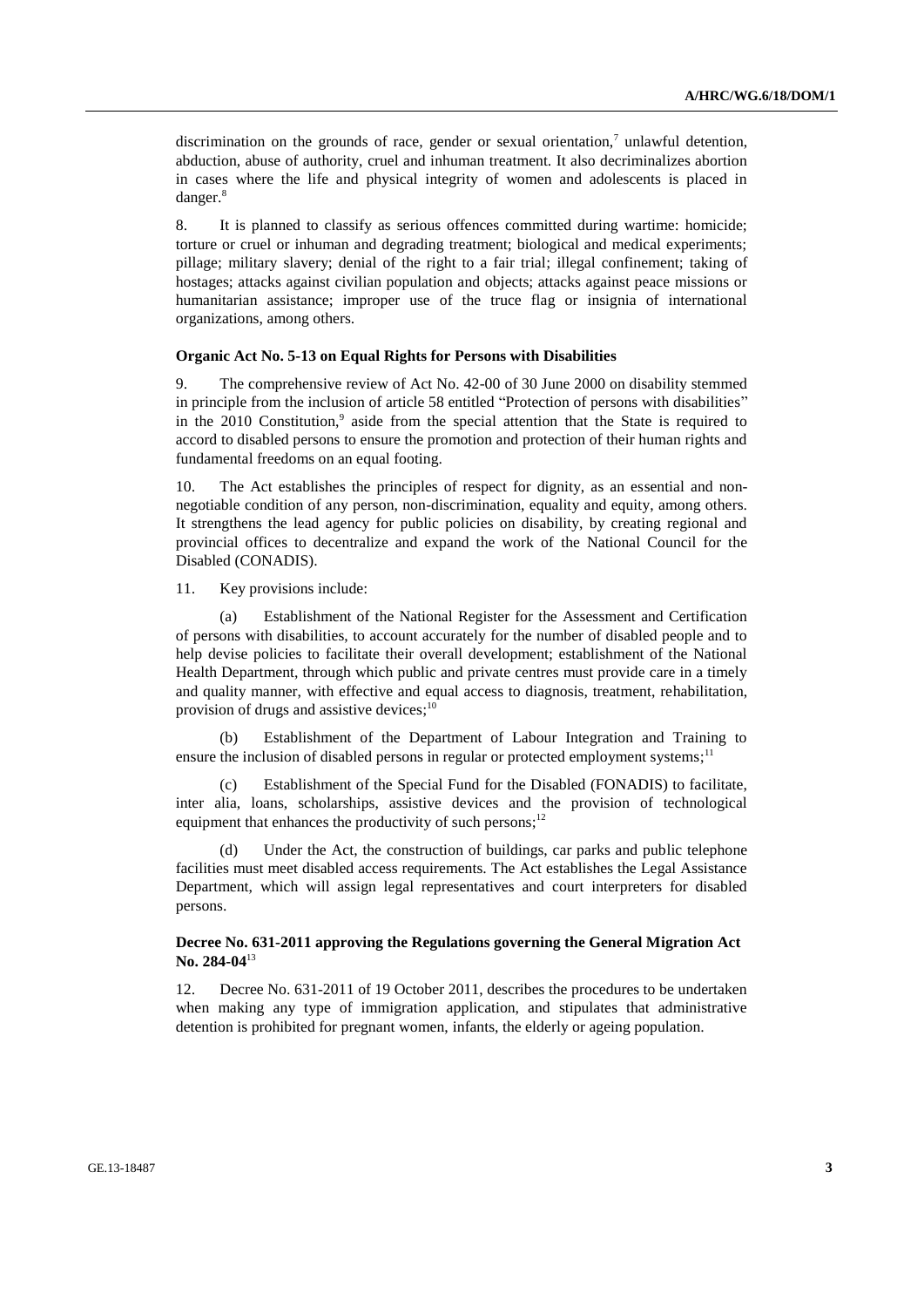### **B. Institutional progress (Recommendations 88.16, 87.2 and 88.18)**

13. With a view to improving citizens' access to institutions that ensure better protection of human rights, on the initiative of the Attorney General's Office, by a resolution of the Supreme Council of the Public Prosecution Service dated 1 March 2011, filed as Decision No. 0000002, the "Human Rights Unit" was established, which operates in the Attorney General's Office.<sup>14</sup>

14. The Unit has been the driving force behind the implementation of resolutions and guidelines for the protection of human rights and the organization of campaigns to raise awareness of human rights in the field of justice. It provides a framework for handling complaints of human rights violations, implementing projects with civil society, tabling legislative proposals, and monitoring and enforcing decisions by international organizations.

15. Furthermore, the Dominican Constitutional Court was set up, by Act No. 137-11 and constitutional procedures G.O. No. 10622 of 15 June 2011. Its main functions are to administer constitutional justice so as to uphold the supremacy and protection of constitutional norms and principles and those of international law in force in the Republic and their uniform interpretation and application, as well as the rights and fundamental freedoms enshrined in the Constitution.<sup>15</sup>

16. Another step forward was the election, on 15 May 2013,<sup>16</sup> of Mrs. Zoila Martínez as Ombudsman, who was sworn in on 29 May 2013, after an intensive selection process by the Senate given the importance of such a figure, following the submission of candidatures for the post. She has already taken up her duties, and has received requests to defend human rights. In September 2013, she ensured that prisoners held in pretrial detention in the Ciudad Nueva courthouse in Santo Domingo, in the National District, would be provided with food by the State catering services.<sup>17</sup>

17. In the health sector, infrastructures and equipment that were inadequate have been upgraded so as to guarantee the public a better service, and the number of beneficiaries of conditional cash transfer programmes has also increased, with coverage for 700,000 families nationwide.

18. Provision has also been made in the education sector for the construction of 28,000 new classrooms nationwide within a period of four years. The classrooms will be equipped with all the facilities to allow for longer schooldays with eight hours of classes. Around 569 centres are already included in the project, and it is planned to cover 85 per cent of the 11,000 centres in the system by 2016. Similarly, the programme for early childhood care "*Quisqueya empieza contigo*" (Quisqueya starts with you), <sup>18</sup> will have an impact on more than 90,000 children aged 0 to 5 years and their families, with the construction of 200 new centres in 2013 and 2014 and will represent the start of a national plan covering the entire territory of the Republic.<sup>19</sup>

19. Regarding law enforcement forces and strengthening institutions, with the changes introduced to the new Organic Act on the National Police which is currently before Congress, it is intended to make the police force independent from the Central Directorate of Internal Affairs, which will oversee the Higher Police Council and not the Chief of the National Police. The Council will be responsible for monitoring and investigating allegations of abuse and violations by police officers against citizens.

20. As for migration issues, the above-mentioned Decree No. 631-2011 established the National Council for Migration, which advises the State on migration issues and whose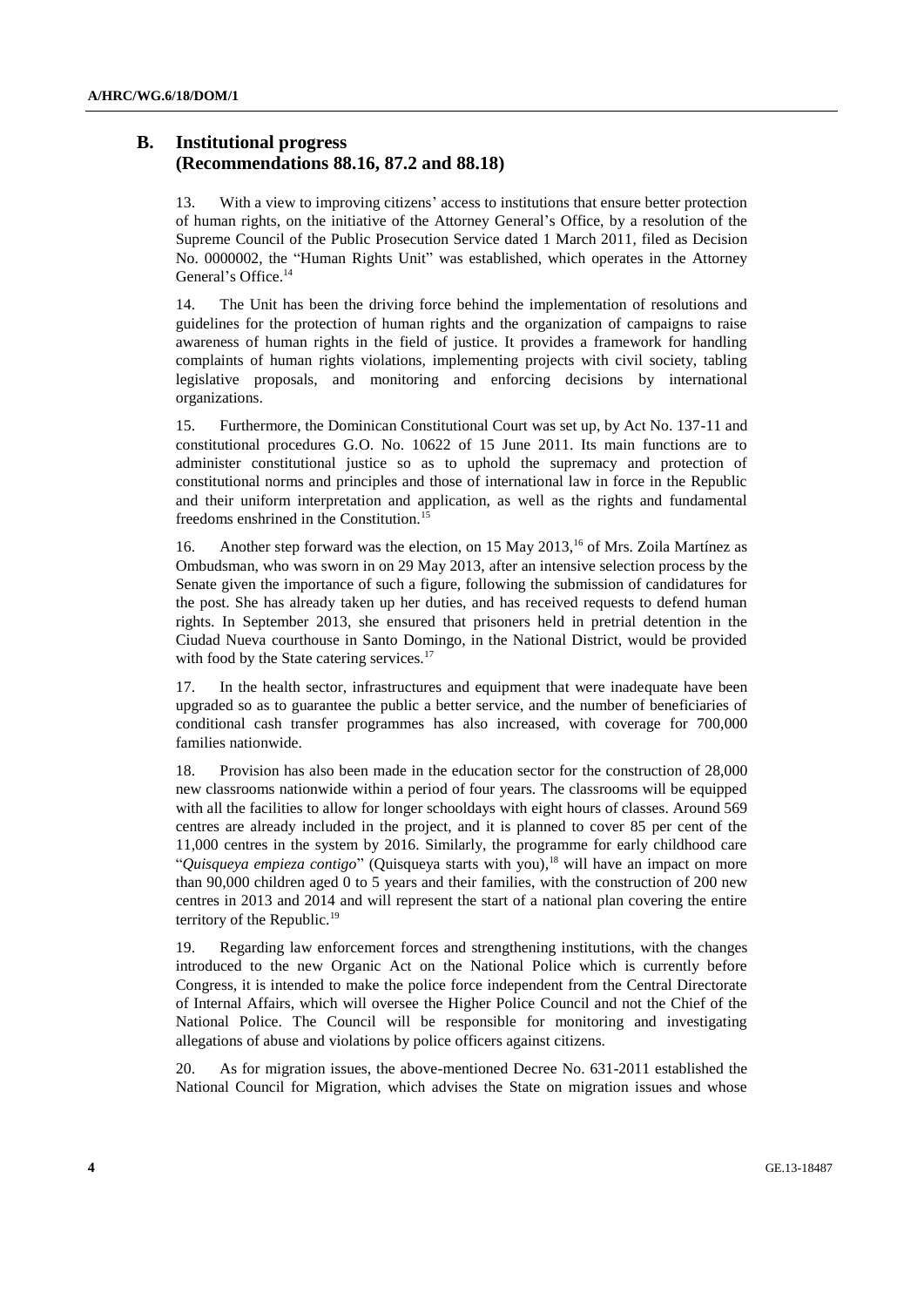main function is to devise strategies and policies on migration, and to plan programmes to be implemented by relevant institutions.

# **III. Achievements in the protection of human rights in compliance with the recommendations**

### **A. Children and adolescents (Recommendations 87.14, 87.23, 88.27, 88.29 and 88.30)**

21. Progress made in helping children and adolescents includes work under way on drafting a provision to combat child abuse that covers corporal or physical punishment based on the Guide on Comprehensive Health Care for Children and Adolescent Victims of Violence and Abuse.<sup>20</sup>

22. At the same time, a strategic framework is being implemented which proposes a road map that will make the Dominican Republic "free from child labour by 2020 and from its worst forms by 2015". In this connection, the National Council for Children and Adolescents (CONANI), the NGO Coalition for Children and the United Nations Children's' Fund (UNICEF) coordinated a nationwide participatory process so that, in April 2013, the country will have a national road map.<sup>21</sup> It will serve as a basis for the implementation of Recommendations 1, 2 and 11 of the United Nations Study on Violence against Children, conducted at the request of the Secretary-General of the United Nations, which is known as the UNVAC Study. At the moment, the road map is in the final stages of preparation and the institutions participating have already sent their comments, which will be taken into account to complete the process.

23. In addition, CONANI continues to receive technical assistance from international organizations such as UNICEF in matters relating to combating violence against children and adolescents.

24. Given the concern expressed about ensuring all children access to basic services like education and health without having to show an identity document, such as a birth certificate, proof of identity is not required for such services in the Dominican Republic, as will be shown in this report.

25. However, the work of the inter-agency platform called the Inter-Agency Law Commission on Name and Nationality (Commission on Name and Nationality), created in 2005 and chaired by CONANI, is ongoing. With technical support from UNICEF activities have been implemented to promote the timely declaration of children. The Central Electoral Board and the United Nations Development Programme have worked together on the Project to Strengthen Civil Registration and Identity (October 2007 to December 2012; extended to 2013), with funding of US\$ 57,938, so that children and adolescents without identity documents can obtain them.<sup>22</sup> Furthermore, in October 2013, the Central Electoral Board and the Ministry of Health adopted a series of measures to ensure that children born in national hospitals are issued with birth certificates before their mothers leave the facilities. The process begins with a prenatal questionnaire to verify whether the mother has the necessary documentation for registration; in that way, the mother can be given a birth certificate or identity card and voting card so that the baby's birth can be registered.<sup>23</sup>

26. Furthermore, and in order to implement the provisions of the Children and Adolescents Code (Act No. 136-03) in the field of education, prevention and rehabilitation, it should be noted that, in 2011, the process of establishing Local Boards for the Protection and Restoration of Rights and Foster Family Programmes began.<sup>24</sup>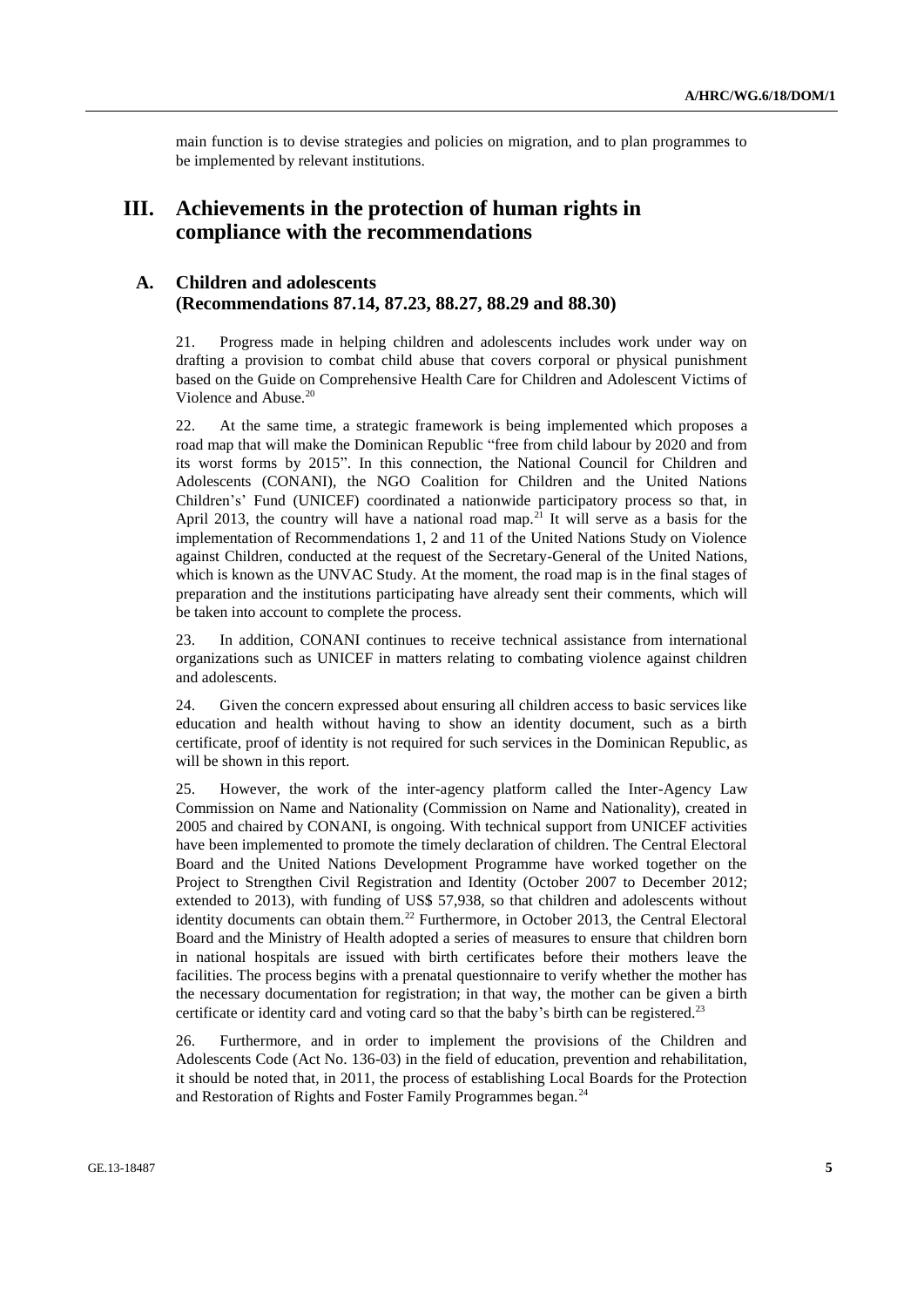27. Similarly, in accordance with the provisions of articles 48 and 49 of Act No. 136-03, in November 2011, the Policy Guidelines for Early Childhood were issued together with a System of Statistical Indicators for Children and Adolescents in the Dominican Republic to record, store and process quantitative and qualitative disaggregated and consolidated data in conformity with article 434, paragraphs (f) and (g), of the Act. In compliance with article 20, paragraph, (e), of the Act, in October 2011, the Coordination Board on International Cooperation on Children and Adolescents was established.

28. In February 2012, the second edition of the Dominican Education System's Standards of Conduct and School Discipline in Public and Private Schools was issued. It is an important tool for establishing a code of conduct to be followed by both teachers and students, and in helping students to understand their rights and duties.<sup>25</sup>

29. On the other hand, a problem that is currently affecting Dominican families, especially ones with lower incomes, is the high percentage of teenage pregnancies; it has placed the Dominican Republic among the countries in the region with the highest rate of early pregnancy. As a result, many programmes aimed at preventing teenage pregnancies have been implemented by the National Commission for the Prevention of Domestic Violence (CONAPLUVI), with the support of departments in the Ministry of Health, Ministry of Education and Ministry for Youth, the Office of the First Lady and the Office of the Vice President, and for which the Government is allocating RD\$ 388 million by 2014.<sup>26</sup>

#### **B. Rights of persons with disabilities**

30. Persons with disabilities are one of the State's priorities and their human rights are protected, inter alia, by: the Constitution, Convention on the Rights of Persons with Disabilities, which was ratified on 30 October 2008, and entered into force in 2009; Organic Act No. 5-13 on the Equal Rights of Persons with Disabilities; Disability Act No. 42-2000; and Social Security Act No.  $87-01.<sup>27</sup>$ 

31. In 2006, the Dominican Republic adopted the Declaration on the Decade of the Americas for the Rights and Dignity of Persons with Disabilities (2006–2016) with the theme "Equality, Dignity, and Participation"; and the Programme of Action for the Decade of the Americas for the Rights and Dignity of Persons with Disabilities (2006–2016), adopted in Panama.

32. In this connection, the Decade Plan was implemented and is still in force. Essentially it is designed: to ensure that persons with disabilities fully exercise their rights to equal opportunities; to guarantee their economic independence; to eliminate all forms of discrimination that hinder their development and inclusion in society; and to guarantee that disabled people, their organizations and institutions working can influence decisions affecting the formulation and implementation of public policies.

33. In accordance with international obligations and an assessment of the percentage of people with disabilities living in the country  $-$  a total of 1,160,847 persons, according to the 2010 census, which represents 12.3 per cent of the population — the Government has undertaken a series of programmes, plans and actions to achieve the inclusion and full participation of people with such conditions in society, the most recent being:

• Signature in June 2013 of the Inter-Agency Agreement between the Public Procurement Directorate and the National Council for the Disabled (CONADIS), committing the two institutions to take steps to ensure that the procurement of goods, services or works with public funds meets national and international standards of universal accessibility for persons with disabilities;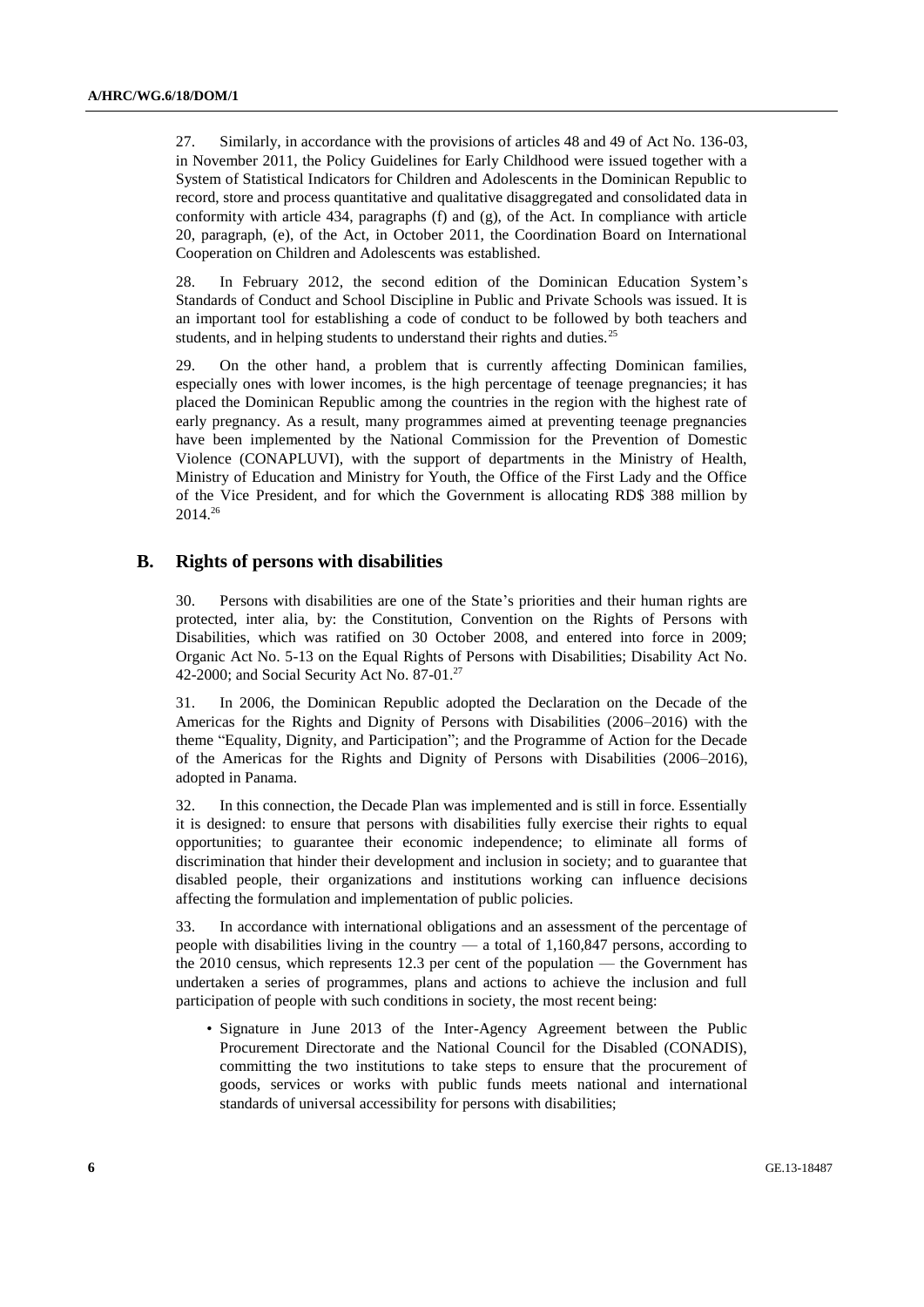- Signature on 7 March 2013, between CONADIS and the Latin American Network of a cooperation agreement to help persons with disabilities;
- Walks in different municipalities, organized by CONADIS in 2013, as part of the celebrations for the bicentenary of the birth of Juan Pablo Duarte, founding father of the Dominican Republic, to promote the social inclusion of disabled people, and to raise public awareness about that sector of the population.<sup>28</sup>

34. Given the special conditions of many children affected by disability, the Office of the First Lady of the Republic founded the Centre for the Comprehensive Care of Persons with Disabilities to provide a facility for their care and rehabilitation.

35. Furthermore, at the beginning of 2013, through the Office of the Deputy Minister of Small and Medium-Sized Enterprises (SMEs), the Ministry of Trade and Industry and the National Council on Competitiveness and the National Council for the Disabled, under the SMEs programme more than 30 workshops on entrepreneurship for the disabled were run, with the objective of developing skills for their integration into the national labour market. The workshops are given in different provinces throughout the country, each with the participation of 35 persons with disabilities.

36. Despite such efforts, a matter of concern is the fact that disabled people are not yet considered as a vulnerable group in connection with HIV/AIDS at the United Nations; they should be included with a view to greater international cooperation to combat the disease on behalf of the people affected.<sup>29</sup>

## **C. Women's rights (Recommendations 87.6, 87.15, 87.16, 87.17, 87.18, 87.19, 87.20, 87.21, 87.34 and 88.28)**

37. The Constitution of 2010 establishes gender equality and equity as one of the fundamental principles underpinning the instrument, as reflected in the following provisions:

(a) Principle of equality between men and women and the condemnation of all forms of discrimination; 30

(b) Commitment of the State to promote the legal and administrative conditions for real and effective equality and to take necessary steps to prevent and combat discrimination, marginalization, vulnerability and exclusion;<sup>31</sup>

(c) Women's right to a life free of violence; $32$ 

(d) Article 39, paragraph 5, of the Constitution stipulates that the State has the responsibility to promote and ensure the equal participation of women and men in nominations for elected office to executive and decision-making bodies in the public sphere, in the administration justice and State oversight agencies; and

(e) Recognition of the economic value of domestic labour, de facto unions, equal pay for equal work, popular legislative initiatives and of gender-sensitive language throughout the Constitution. $33$ 

38. In the light of the above-mentioned articles, it can be considered that there are three categories of articles that benefit women, which constitute significant progress for Dominican women and, undoubtedly, represent the most substantial gains in terms of constitutional rights and guarantees:

• First, those that directly allude to their rights;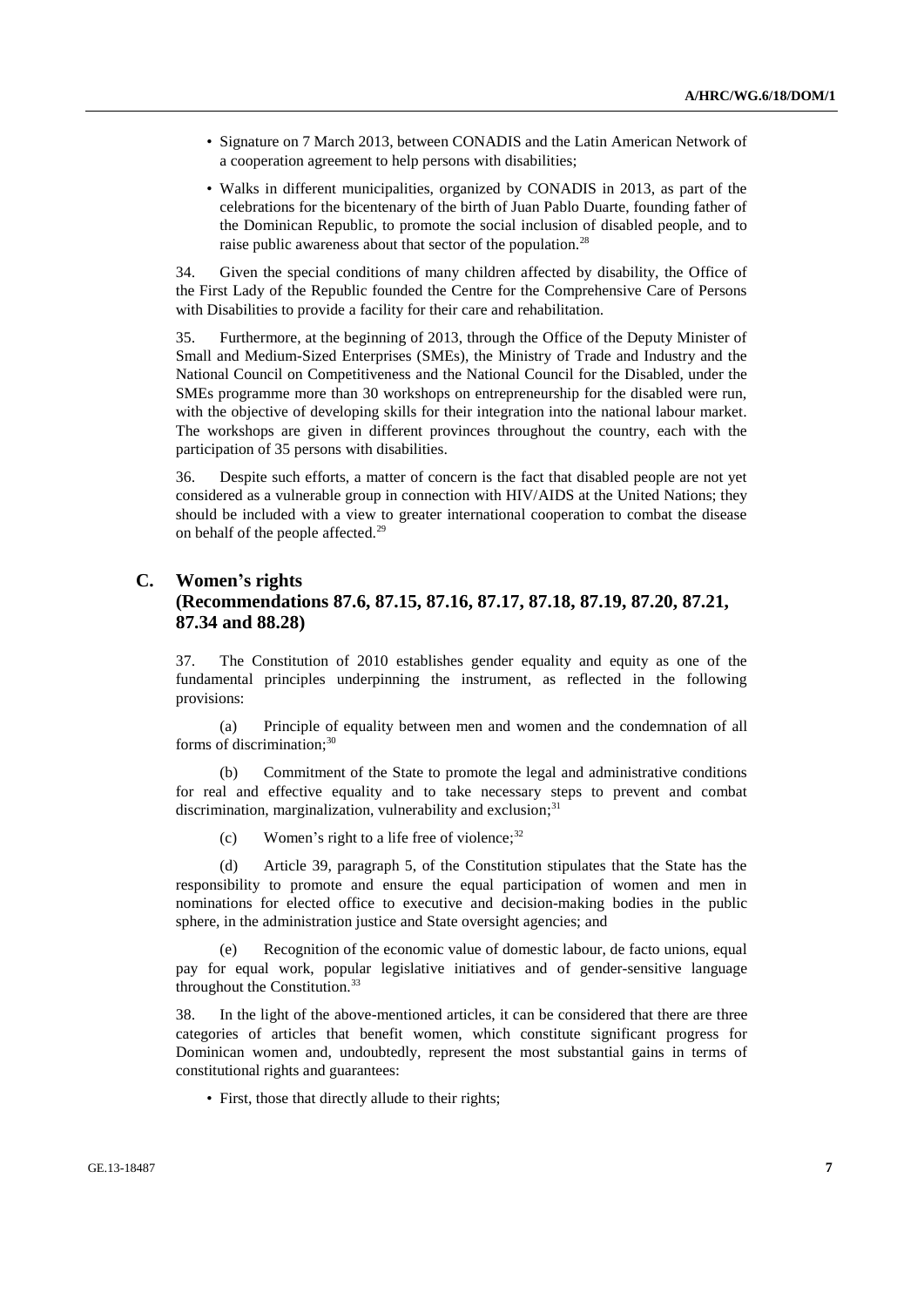- Second, those of a general nature which under the principle of equality implicitly also have an impact on women; and
- Third, those which represent mechanisms or instruments for claiming or protecting rights and which give women other particular opportunities to exercise, claim, or protect their rights.

39. As an example of women exercising their right to equality in political participation and in influential and decision-making positions in the Dominican Republic, there are currently 38 female members of parliament, representing 20.8 per cent in the lower house, and 3 senators, representing 9.4 per cent in the Senate. In the 2010 elections, 12 female mayors were elected, representing 7.7 per cent of all persons elected to this position, which is two points above the current world average. As for councillors, for first time ever, the legal minimum quota of 33 per cent was reached in 2010–2016.<sup>34</sup>

40. Also worthy of note is the election of a woman for the second time as Vice President of the Republic, in May 2012, for the 2012–2016 presidential term of office. The first time a woman held such a position was during the 2000–2004 presidency.

41. To tackle the problem of violence against women, with the support of various institutions responsible for the prosecution and investigation of crimes and offences, such as the Attorney General's Office, the Ministry of the Interior and Police and the National Police, the Ministry of Women has set up a number of mechanisms to ensure the protection of and access to justice for victims of physical and psychological abuse, in particular:

- Office of the Procurator-General for Women created in 2007, which is still operational and whose mandate is to lead and monitor procedures relating to criminal investigations and hearings in cases of violence against women, and any other factors affecting their rights and access to justice;
- Gender Equity Offices in institutions, including the Ministry of the Interior and Police and National Police;<sup>35</sup>
- National Directorate for Victims Services in the Attorney General's Office;
- Specialized comprehensive care units to deal with gender-based, sexual and domestic violence, established in each provincial prosecutor's office on national territory. By the end of 2013, there will be 32 of them which will entail an increase in staff assigned to those departments;
- Inter-Agency Committee for the Protection of Migrant Women (CIPROM), whose objective is to implement measures for migrant women in vulnerable situations;
- Information and guidance offices for the prevention of trafficking in persons at the provincial and municipal offices of the Ministry of Women;
- Free helplines for persons in situations of violence (*Linea VIDA* and *Linea de Auxilio*), have been providing a 24-hour service since 2012, 365 days a year, along with 9 regional brigades performing rescue work for victims of domestic violence and abuse, resulting in a 26 per cent reduction in femicide between the early months of 2012 and 2013;
- Office for the Legal Representation of Rights of Victims;
- Ongoing operation since 2003 of reception and refuge centres for women, children and adolescents who are victims of domestic violence.<sup>36</sup> The establishment of two new reception centres is planned for 2013, due to increased violence and the need for more accommodation capacity. From 2008 to 2012, 1,193 were provided with shelter. In 2012 alone, 147 women who were in imminent danger of violent death were cared for by the centres;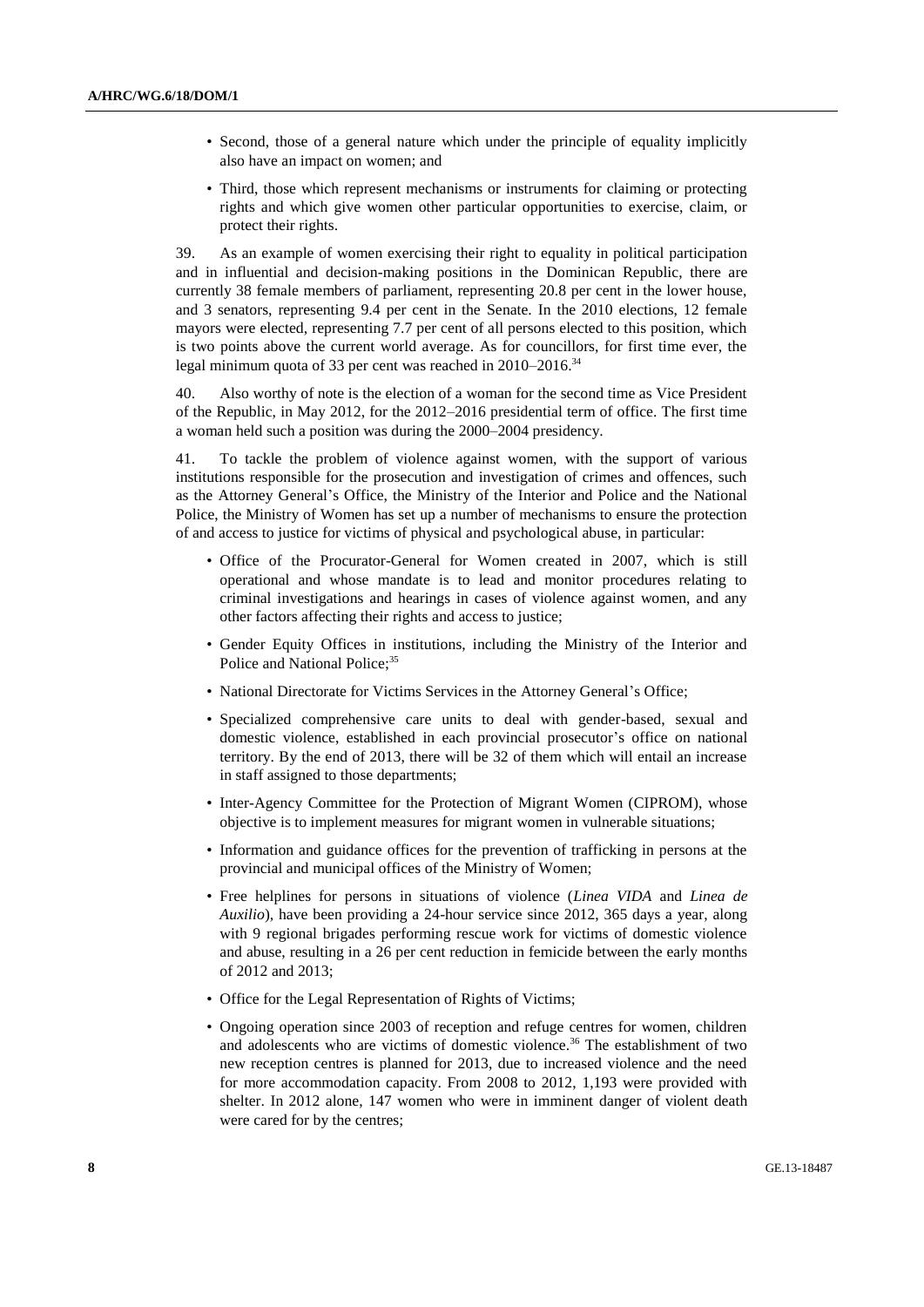• Inter-Agency Agreement in August 2013 between the State Catering Services and Public Prosecution Office of the Province of Santo Domingo and the Public Prosecution Service to provide food rations to women victims of violence.<sup>37</sup>

42. With regard to the effective investigation and prosecution of acts of gender-based and domestic violence, through the various care options available to women, it is important to mention that, in 2009, a total of 52,403 complaints were filed, while in 2010, 58,534 were filed, with a total of 9,706 proceedings instituted over the two years. By 2011, 66,177 complaints had been received, and  $20.942$  brought to court – a significant increase, which was the result of the new approach to combating this serious offence.

43. With the aim of strengthening methods of preventing violence against women and of implementing campaigns, plans, programmes and strategies to guarantee that women have access to the necessary information about their rights and the protection mechanisms available through due access to justice and health centres, work has started on:

- Adoption of a nationwide campaign suggested by the Secretary-General of the United Nations entitled "**UNiTE to end violence against women**", prepared by the Ministry of Women on 15 September 2011, and supported by more than 700 institutions in the public and private sectors.<sup>38</sup> They are jointly organizing training sessions, lectures, conferences, and the promotion and distribution of campaign materials<sup>39</sup> that are widely disseminated through various activities and the national media, <sup>40</sup> and through an educational process consisting of three manuals for teachers, young people and women, which is also part of the campaign entitled "**Mobilize Society to a Life without Violence for Women in the Dominican Republic**"; 41
- Launch by the Attorney General's Office in 2012 of the campaign entitled "**A Man's Promise**", aimed at raising awareness of and promoting a culture of peace and respect for women, primarily to prevent femicide, also disseminated nationwide through the national media;
- **National Gender Equity Plan (PLANEG)** 2007–2017<sup>42</sup> based on three strategic aspects: (a) gender equality from the perspective of human rights; (b) mainstreaming and targeting and high-impact pilot testing; (c) institutional mechanisms for coordinating and preparing the implementation of the Plan. Another strategic aspect is the establishment of the system of indicators for following up and monitoring the implementation of PLANEG II;
- **National Strategic Plan on Gender Mainstreaming in the Health Sector 2012– 2017**: This gives effect to the Sixth Priority in the 10-year Health Plan 2006–2015 to provide guidance on the set of actions to be implemented for mainstreaming gender in the health system;
- **Strategic Plan on Teenage Pregnancy Prevention 2011–2016**: It has a gender perspective and human rights approach, and its mission is to create and strengthen mechanisms at the local and national levels for policies aimed at reducing teenage pregnancy, including through budgetary allocations and accountability for development;
- **Ministry of Labour Strategic Gender Plan (PEG-MT) 2009–2013**: Its purpose is to incorporate the gender approach in the objectives and functions of the Ministry of Labour implementing measures to promote gender equality and equity starting from the bottom up;
- **Inter-Agency Agreement** between CONAPLUVI and the Strategic Plan for the Protection of Women and the Detection, Care and Punishment of Violence Against them and Domestic Violence 2011–2016 chaired by the Ministry of Women;<sup>43</sup>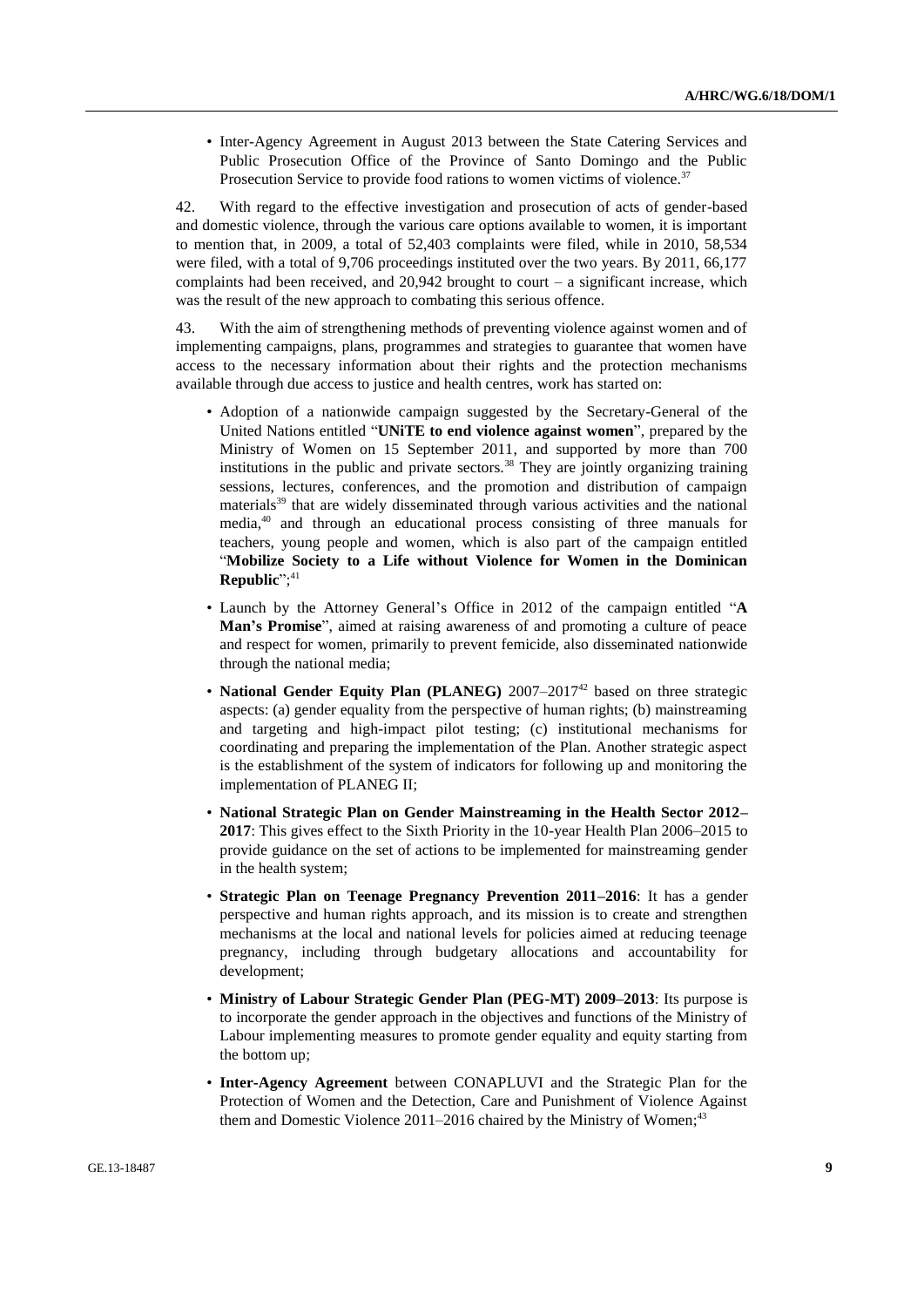- **Publications and Research** on the access of the Dominican population at large to information, inter alia, on gender, children, adolescents and the family;<sup>44</sup>
- **Process of Review** and harmonization of the material entitled "Manual Labour Rights of Women" issued in early 2013 by the Ministry of Labour;<sup>45</sup> and
- **Training and awareness-raising programme** of the Central Electoral Board on gender equality and violence against women, such as mainstreaming the gender focus in public institutions.

44. As part of its training for prosecutors and coordinators of care units for victims of gender-based violence, the Attorney General's Office established a protocol to be followed for the prevention of feminicide. It instructs staff not to attempt to reconcile couples when the life of the complainant is at risk and where the alleged aggressor is in possession of firearms, and at the same time, to seize the arms. In such situations, priority is accorded to ensuring the safety of the woman who has been the victim of violence or subject to any threat of violence and the perpetrator is dealt with afterwards. Reconciliation is only acceptable after an in-depth assessment of the case and when it is concluded from the different interviews and expert evidence that the couple have simply had a disagreement.

45. As a result of the aforementioned measures, the Dominican Republic is pleased to announce that from January to June 2013, there was a decrease of 42.31 per cent, compared with the same period in 2012, of fatalities from domestic violence. The fatalities for 2013 were: 8 in January, 1 in February, 8 in March, 6 in April, 5 in May and 2. While in 2012: there were 8 femicides in January, 10 in February, 11 in March, 9 in April, 6 in May, and 8 in June.<sup>46</sup>

### **D. Racial discrimination (Recommendations 87.8, 87.10, 87.7, 87.9, 87.12, and 87.41)**

46. The Dominican Republic, as a multi-ethnic and multicultural State, as declared previously before the international community, is duty bound to continue its efforts to enhance the protection and safeguards required for all victims of racial discrimination, and, in accordance with the statement made in paragraph 35 of the first national report under the universal periodic review, has taken a number of steps to prevent or penalize any that causes discriminatory harm.

47. In accordance with the above, the Attorney General's Office issued:

(a) Resolution No. 0000019, dated 4 March 2013, aimed at preventing all forms of discrimination against the access of persons to judicial facilities based on their dress, physique, footwear or general appearance;<sup>47</sup>

(b) Resolution No. 0000051, dated 15 May 2013, instructing the staff of the Public Prosecution Service to prosecute all forms of discrimination by the local social services in the Dominican Republic that hinder the access of persons based on their physique, skin colour, social status, etc.

48. In addition and by virtue of the numerous comments made about discrimination against Haitian nationals, in April 2013, the National Statistics Bureau released the First National Survey on Immigrants in the Dominican Republic (ENI-2012),<sup>48</sup> with the support of the European Union and the United Nations Population Fund. The Survey is being submitted to the different government institutions so that they can devise public policies targeted at the more than 524,632 immigrants living in the country, mostly Haitian, in the areas of education, health, migration, immigration, labour and foreign affairs. The Survey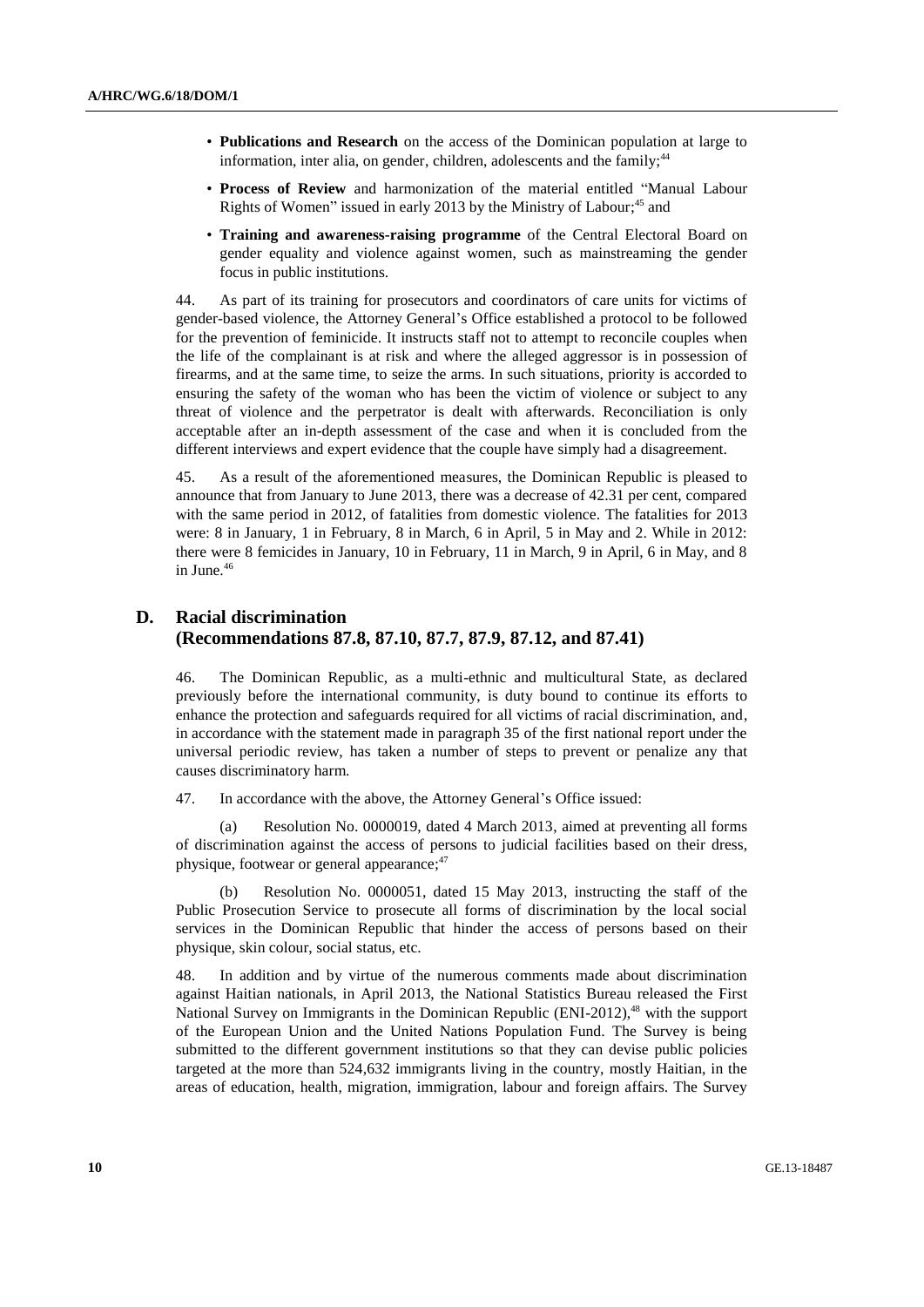will also be a useful tool for applying such affirmative action effectively to the National Development Strategy and National Multi-Year Plan in the public sector.

49. The main criterion used the survey in question was a person's descent, along with the country of origin of the parents, with three questionnaires to collect information: (i) a basic questionnaire concerning the home or domicile; (ii) an individual questionnaire for immigrants or indigenous people living in conventional homes and dwellings, and; (iii) an individual questionnaire for immigrants or indigenous people living in other places.<sup>49</sup>

50. Also, since the majority of immigrants in the country are Haitian nationals, with a view to stepping up Dominican support for the Haitian nation, chiefly because of the most recent earthquake, in 2010, the Bilateral Dominican-Haitian Commission was reinstated.

51. The Ministry of Foreign Affairs together with the National Council for Children and Adolescents and the Bilateral Dominican-Haitian Commission has organized various conferences, visits, meetings, workshops and bilateral coordination projects between the two countries so as to define a tool to care and provide protection for the children and adolescents who were affected by this terrible disaster. This has resulted in the preparation by CONANI, in coordination with the United Nations agencies (UNICEF, the Office of the United Nations High Commissioner for Refugees (UNHCR), International Organization for Migration (IOM)) and NGOs, of a Protection Protocol for Haitian children and adolescents who were affected by the situation described above.

52. The Protection Protocol in question is intended to provide guidance to governmental and non-governmental institutions in the country on the humanitarian response to be taken to protect the rights of Haitian children and adolescents and their families affected by the natural disaster.

53. In order to implement the Protocol, six categories of vulnerable persons were defined as follows: children and adolescents in hospital; children and adolescents in temporary reception centres; street children; the disabled; children and adolescents in vulnerable families; children and adolescents in vulnerable conditions (abandonment, smuggling, trafficking, sexual exploitation, international adoption, in transit etc.). According to statistics relating to the Protection Protocol, 407 children and adolescents were provided with care, 261 of them were accompanied, 40 were separated from their families and 106 were unaccompanied.

54. Reverting to the work of the Dominican-Haitian Bilateral Commission, it is still in operation and carries out various activities aimed at strengthening bilateral cooperation between the Dominican Republic and Haiti.

#### **E. Cultural rights (Recommendation 87.11)**

55. Concerning cultural integration and the contributions of various ethnic groups to Dominican culture, particularly worthy of note are the programmes and actions developed to highlight the contribution of Afro-descendants, including: the publication of books and holding of scholarly lectures; organization of festivals and carnivals; building of symbolic monuments to leaders; awarding of prizes for contributions of Afro-descendants and participation in all events held to commemorate the International Year for People of African Descent, in 2011. The Ministry of Culture is currently inviting bids for cultural projects in all regions throughout the country, where each community and cultural group has the opportunity to submit its proposals for projects whose costs will be covered by the national budget.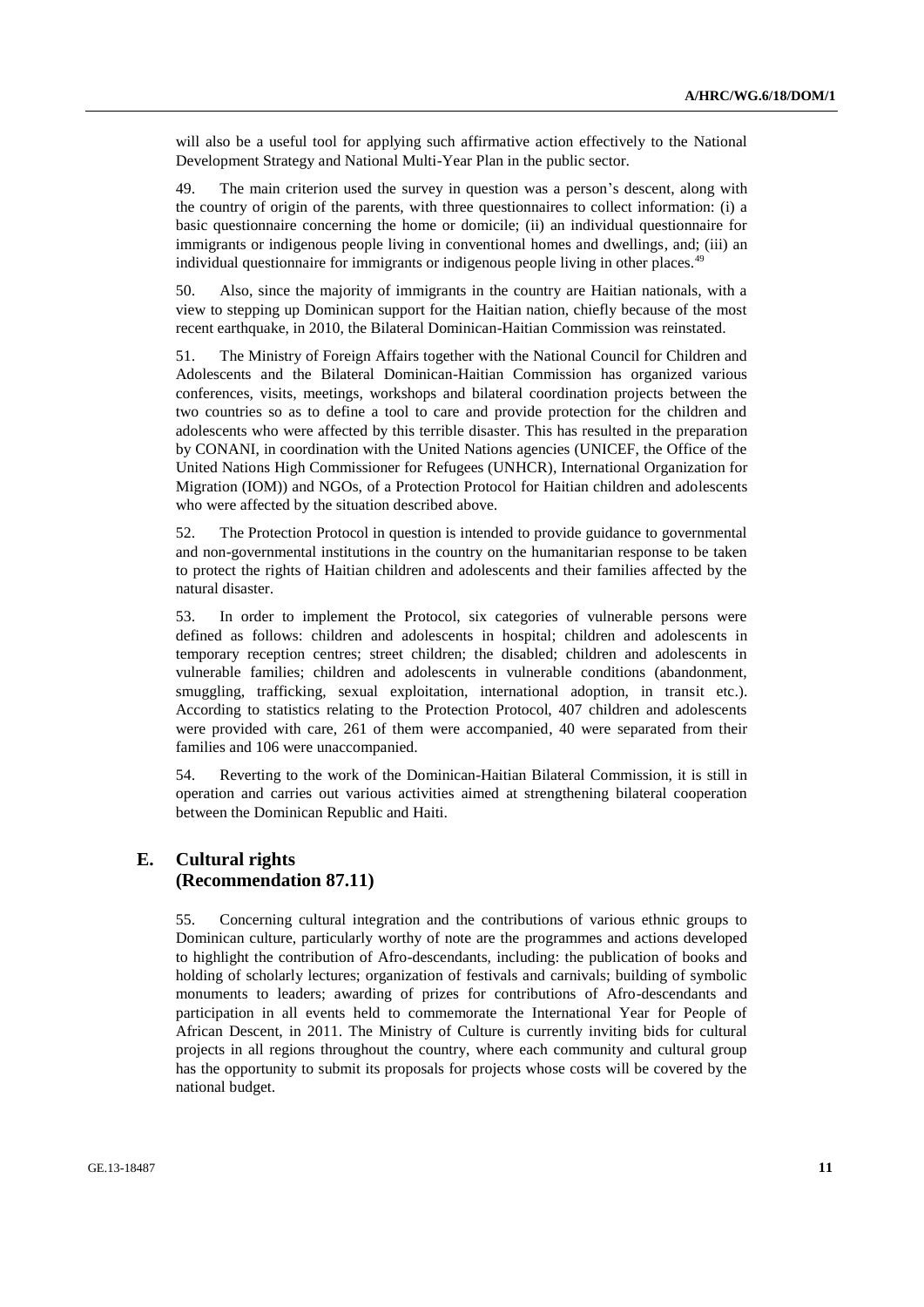### **F. Trafficking and smuggling in persons (Recommendation 87.22)**

56. Among the most recent achievements in combating trafficking and smuggling in persons is the report on the subject for 2012, published in 2013 by the Department of State of the United States. According to the report the Dominican Republic is still in category 2, but a major effort is being made to deal with the offence.<sup>50</sup>

57. From 2009 to 2010, judicial proceedings were brought in 25 cases, while in 2011, 63 cases were referred to court. In 2012, three persons were sentenced for the offence: two Haitian nationals were sentenced to 15 years' imprisonment for trafficking 12 minors aged between 8 and 14, of Haitian nationality for the purpose of labour exploitation; the other sentence was 20 years' imprisonment for a Dominican woman who had been sexually exploiting her 8 year-old son. As at December 2012, restraint measures were being applied to another 18 people for the offence. Also, 61 persons were rescued and assisted by State bodies.

58. Also worthy of note is the creation of the Special Prosecutor's Office to Combat Trafficking and Smuggling in Persons, by Resolution No. 003-2013, issued by the Higher Council of the Public Prosecution Service. On 25 February 2013, by letter No. 00788, the Attorney General's Office instructed all members of the Public Prosecution Service to take immediate and forceful action against pimping and human trafficking, in accordance with the law. 51

59. During the first months of 2013 numerous inter-agency operations took place involving the Attorney General's Office, the Directorate General of Migration, the National Police, the National Council for Children and Adolescents, IOM and ICE, among others, in coordination with the new Special Prosecutor's Office to Combat Trafficking and Smuggling in Persons. The most notable operation was that of 15 May 2013, where 58 minors of Haitian nationality were rescued, and 58 adults both Dominicans and Haitians were apprehended, accused of the offence.

# **G. Prison system (Recommendations 87.24, 87.25, 87.26 and 87.27)**

60. On the subject of the Dominican prison system, we wish to emphasize the fact that it is continually evolving and that its ultimate goal is the reintegration of persons deprived of their liberty. At present there are 17 correctional centres for more than 10,000 inmates. At the same time, efforts are under way on integrating prisons operating under the old system into the new system.

61. Under the new system the way things work in cases of complaints against prison staff or so-called guards, is that all prisoners and their families have access to the prison officers, who take cognizance of the allegations and refer them to the Prison System's Department of Intelligence and Research. If the misconduct of the staff member or guard concerned is corroborated, he or she is punished and/or brought to justice. 52

62. Besides, the Human Rights Unit of the Attorney General's Office has also taken on the dissemination and promotion of human rights as one of its main tasks in order to encourage the type of conduct required by staff working in Dominican prisons. Several sessions and basic courses on such matters were run in the Public Prosecution Service in 2012, in coordination with the National School of Public Prosecutions and with a view to extending the scope of the courses so that they can be coordinated with the National Police, the Armed Forces and the National Prison Academy.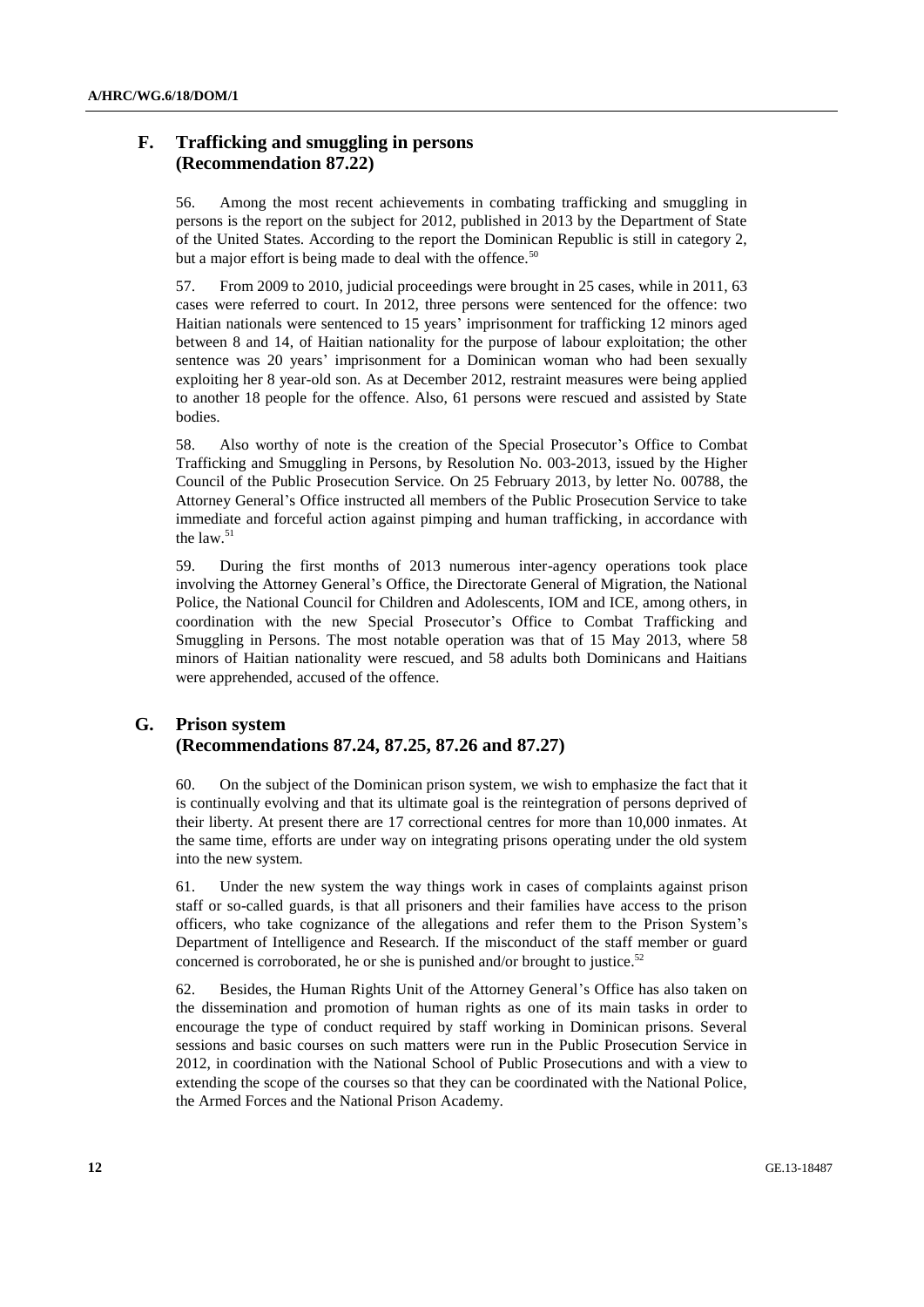### **H. Right to social security and adequate standard of living (Recommendations 87.30 and 87.31)**

63. Concerning the elimination of poverty and food insecurity among the most vulnerable people living in the country, starting in 2012, the Central Government launched the implementation of various affirmative action measures. They include the issuance of Decrees Nos. 488-12 and 489-12, dated 21 August 2012, providing for the merger of the Progress Programme and the Community Technology centres, directed by the Solidarity Programme and managed by the Office for the Coordination of Social Policies. The project resulting from the merger is entitled "Progress with Solidarity" and its basic purpose is to take more than 400,000 households out of extreme poverty, to raise 1,500,000 people from poor to middle class and to ensure 200,000 more families coverage with the Solidarity card.

64. The Progress with Solidarity Programme has successfully engaged poor families in a process of comprehensive development through the performance of shared tasks involving cash transfers that contribute to the food and nutrition security of family members. It also encourages the implementation of educational measures facilitating their access to better employment opportunities and the exercise of their civil rights. $53$ 

65. Derivative strategies implemented from August 2012 to May 2013 show that 623,902 families benefited from direct financial assistance to purchase food staples, with a State contribution of RD\$ 4,297,141,800.00; 774.250 families received subsidies for liquefied petroleum gas for domestic use (Bonagas), with State funding of RD\$ 1,744,364,616.00; 526,325 families received subsidies for energy consumption (Bonoluz), at a cost of RD\$ 1,959,780,027.12; 285.897 families received incentives for school attendance, with a contribution of RD\$ 650,004,300; and a total of 25,891 families under the Progress Programme who do not belong to the integrated Solidarity Programme for conditional transfers.

66. As a result of those measures, the country was recently recognized by the United Nations Food and Agriculture Organization as one of the 20 countries in 2012 that had significant success in fighting hunger and in complying with Millennium Development Goal  $1.^{54}$ 

67. To date, despite the achievements of the Social Assistance Plan of the Presidency, the overall objective notwithstanding the current economic constraints on the State is to continue to roll out programmes and projects that help to reduce the poverty that still exists in Dominican society.

### **I. Right to health and social security (Recommendations 87.32 and 87.33)**

68. The Dominican health sector is currently undergoing a process of reform and modernization, which resulted in the implementation of the 2012 Plan, based on the lines of action set out in the National Development Strategy, Millennium Development Goals, 10- Year Health Plan, the National Multi-Year Plan for the Public Sector 2011–2014, the Strategic Health Agenda, international obligations, the strategic agenda of the National Health Council and the operational plans formulated by each branch of the institution.

69. The Plan's strategies and actions were aimed at meeting public health needs and focused mainly on the following problems: maternal mortality, infant mortality, vaccine preventable diseases, dengue, malaria, tuberculosis, HIV, and zoonoses. The Plan was based on strengthening primary health care, both at the primary care level and the level of specialized care, by ensuring effective immunization coverage levels, access to medicines for the population, as well as on improving the infrastructure of the network of care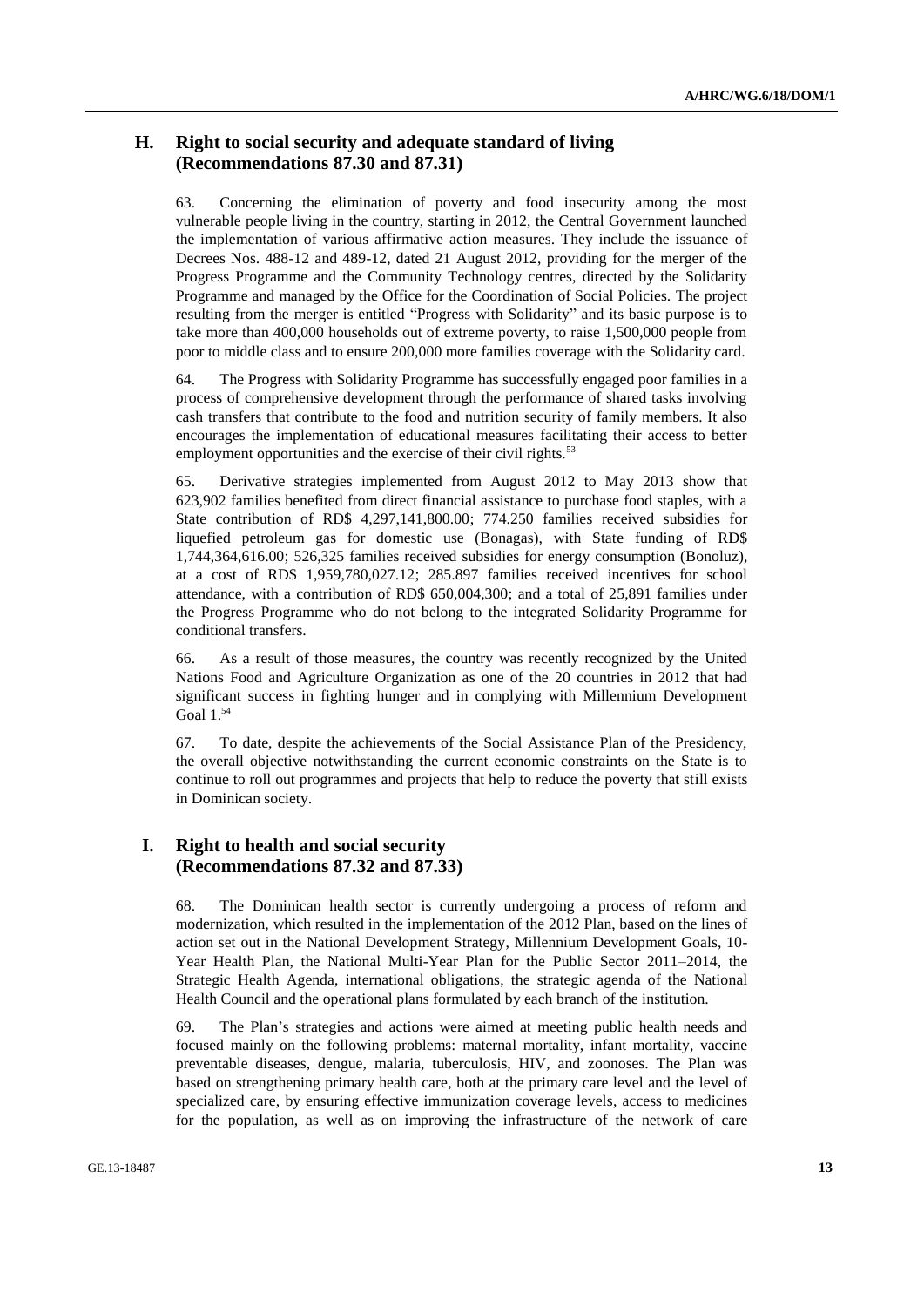services with an increase in the annual budget of a total RD\$ 53,325,148,054.37 for 2012,<sup>55</sup> in comparison with 2011, when it totalled RD\$ 41,751,228,343.00, <sup>56</sup> and RD\$ 36,033,000 for 2010.<sup>57</sup>

70. From the 2012 budget, 10 per cent of the above-mentioned sum was earmarked for Haitians, regardless of their immigration status and the services they required in Dominican health centres, but not including other types of care provided in the health sector.

71. On the basis of progress made in increasing the supply and concerning the management of services, the regional health services succeeded in maintaining the trend of increased service delivery to the general public through first-level and specialized health centres. By the end of 2012, the health sector had 1,714 primary health-care units, of which a total of 1,338 operated in first-level centres nationwide; it represents over 90 per cent for the care of the priority population, especially families subsidized by the Dominican Social Security System and those with limited means without membership. There are 154 institutions nationwide at the specialized level to ensure horizontal management of all services.<sup>58</sup>

72. By way of statistical data on the health services at primary care level: 4,146,451 persons received care in 2010, a total of 4,994,948 in 2011; and 6,708,496 in 2012. At the specialized care level: in 2010, services were provided to 19,109,566 persons; in 2011 to 21,974,858 persons; and in 2012 to 21,549,955 persons. The total population using the public network of services was 23,256,017 in 2010; 26,969,806 in 2011; and 28,258,451 in 2012.

73. Building health service networks has resulted in a better organization of health care, with the elimination of gaps and overlaps in the supply of services and following the model network established in compliance with the obligations under the management agreements in force for the past three years. In addition, on 5 August 2013, the fees charged by public health centres were lifted, encouraging Dominican people's free access to services, and with the State subsidizing the amounts that the fees generated to cover the internal costs of health facilities, such as expendable materials used for various tests on patients, etc.<sup>59</sup>

#### **Social Security System**

74. Twelve years since the creation of the Dominican Social Security System, through the enactment of Act No.  $87-01$ ,<sup>60</sup> public institutions and a number of private and mixed health-service providers, health risk and pension fund administrators, among others, are being set up and are operational. The Social Security System operations began with the Subsidized Family Health Insurance Scheme with the delivery of Basic Health Plan services for the most vulnerable in Health Region IV (provinces of Barahona and Bahoruco), then gradually other provinces were included, until there was nationwide coverage. As at 28 February 2013, 2,357,089 persons were affiliated nationwide.

75. The number of persons affiliated to the Old Age, Disability and Survivors Contributory Insurance Scheme has now risen to 2,714,449, of whom 47.6 per cent are actively contributing. As at 28 February 2013, the assets of the pension funds of members amounted to RD\$ 206,080.92 million representing 8.9 per cent of the national Gross Domestic Product.

76. Regarding the Health Services Plan of the Family Health Contributory Insurance Scheme, at the end of February 2013, it had 2,708,415 members, of whom 1,249,039 are members and 1,459,376 dependants, with a dependency ratio of 1:17, i.e. 117 dependants for every 100 members.

77. Based on the above, one can see the considerable growth of the Dominican Social Security System in 2013 compared to previous years. The number of members as at 31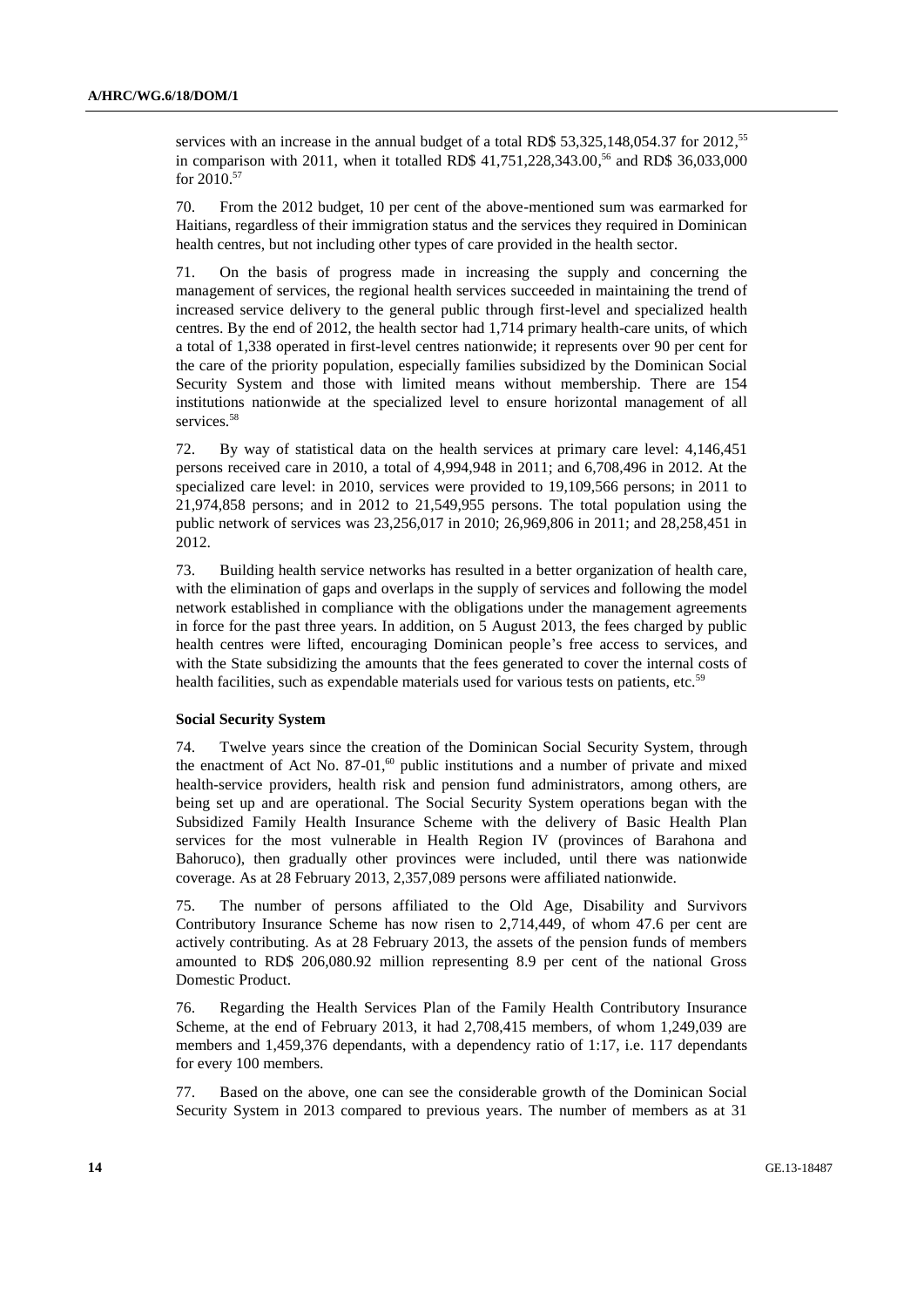December 2012 was 2,335,292, corresponding to 1,112,659 members and 1,22,633 dependants.

78. Membership of the Old Age, Disability and Survivors Contributory Insurance Scheme, and the inclusion of workers from the formal sector in the Social Security System has risen significantly since it started as a provisional system until February 2013. Contributing members have increased by 122.7 per cent, i.e., an additional 707,666 over the 576,869 initially registered, thus covering 76.5 per cent of the formally employed population. The average annual growth has been 9.7 per cent.

### **J. Right to education (Recommendations 87.35, 87.38, 87.39, 87.36, 87.37, 88.19, 88.20 and 88.21)**

79. Concerning the right to education and its vitally important role in the development of nations, for several years now various measures have been implemented to guarantee access for all children and adolescents to the different schools in the public sector of the Dominican Republic, as reported to the various international organizations for the protection of human rights. This can be seen in the continued implementation of Ministry of Education Circular No. 18 of 27 July 2011, instructing "all directors of public schools in the country, to enrol all boys/girls and adolescents whether or not they are properly registered". 61

80. In the same year, 2011, the Ministry contracted an institutional agreement with the Directorate-General of Migration, under which the incumbents of both institutions would guarantee places in public schools for foreign children regardless of their immigration status, by strengthening policies to provide the necessary documents for the 24,000 children enrolled, mainly from Haiti, of a total of  $54,808$  foreigners.<sup>62</sup>

81. The Ministry of Education, with a view to providing quality education for all children and adolescents studying in national schools, sharing the same classroom, teacher and teaching materials, regardless of their origin or immigration status, also issued Resolution No. 420-2011 of 17 June 2011.<sup>63</sup> It establishes a range of educational strategies to improve the tuition system in the last year of preschool and basic education, whose policies are based on the following:

- Policy 1: Mobilize public and private support in order to ensure that children aged 5, receive one year of preschool education and eight years of inclusive and quality basic education;
- Policy 2: Strengthen, expand and diversify the level of media education and quality adult education, with the aim of building citizenship and as a stepping stone towards the labour market or higher education;
- Policy 3: Periodically review, disseminate and implement the curriculum, guaranteeing reading comprehension and logical-mathematical development in basic education, and promote a culture of compliance establishing values that guide comprehensive human development, consolidating all other aspects of science in the different levels of education, as well as incorporating information and communication technology in the educational process;
- Policy 4: Establish clear quality standards and an evaluation system to monitor the performance of the education system that mobilizes schools, families and the community to provide better education in the country and guarantees that national certificates and degrees awarded are backed up by the requisite training.<sup>64</sup>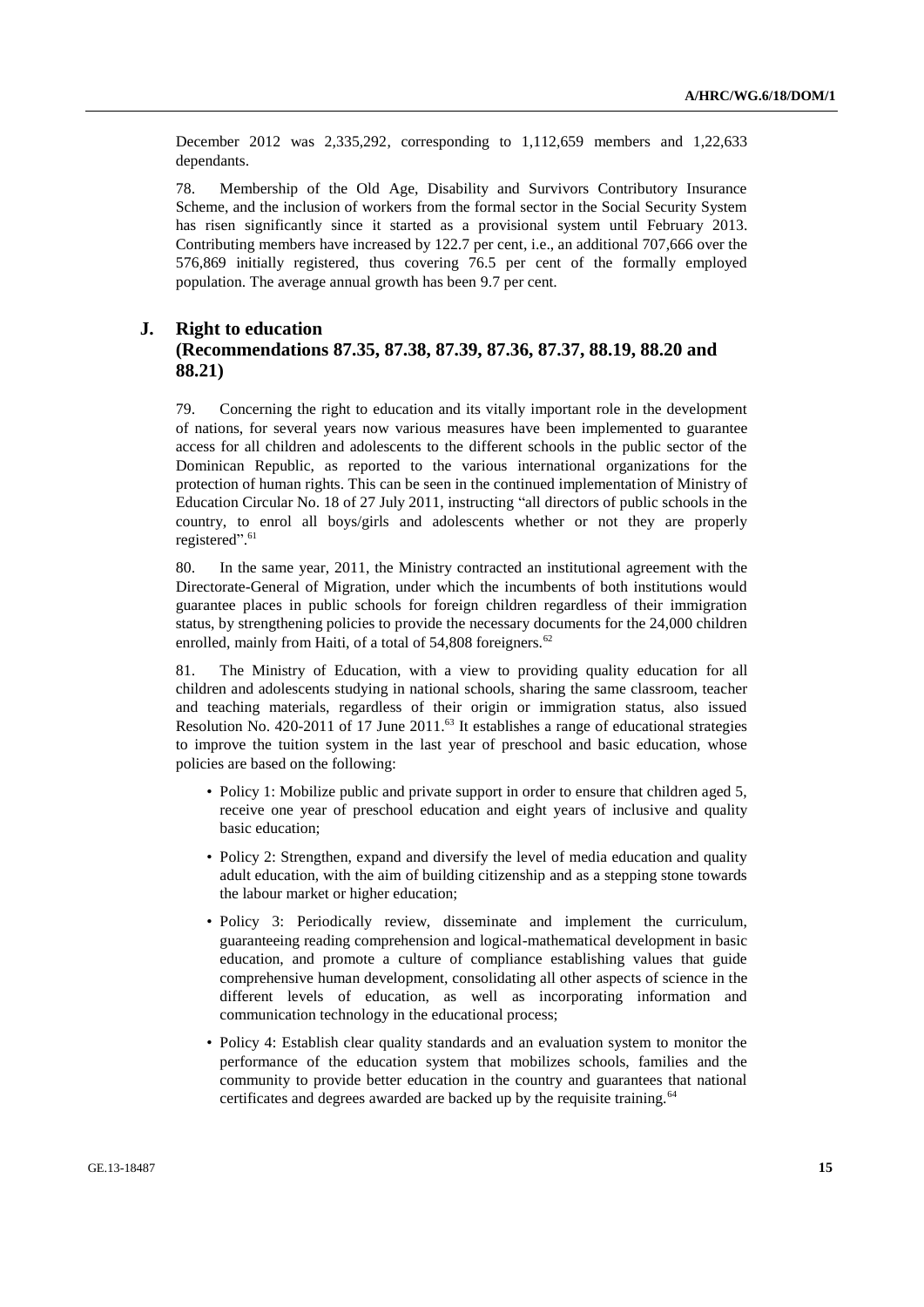82. Moreover, the Dominican Education System has improved the content of the curriculum on the bases of the curricular review and update (Santo Domingo, 2013) and the courses to be taught at all educational levels, in conformity with Ordinance No. 1.95, amended by Ordinance No. 2.2011 (in process of approval) have intercultural aims. The main themes covered are: Dominican culture, identity and diversity; cultural syncretism, its different aspects and relationship with other cultures; human rights education, through social sciences, such as history, and moral and civic education, etc; cross-cutting issues, such as democracy and citizens participation, gender education, etc., and core competencies. 65

83. A major step forward has been the provision granting 4 per cent of GDP to the annual budget of the Ministry of Education, at the request of Dominican society in 2012 and in line with Education Act No. 66-97 and amendments thereto (Act No. 451-08) and in compliance with the 10-year plan for education mentioned in paragraph 90 of the 2009 universal periodic review; $66$  similarly, 0.5 per cent of GDP has been allocated to higher education.

84. With its focus on improving the policy of access to education for those who lack resources and are unaware of their rights, in September 2012, through publicity campaigns in various outlets of the national press, the Central Government launched the National Literacy Plan "*Quisqueya Aprende Contigo*" (Quisqueya learns with you), set forth in Decree No.  $546-12.^{67}$  Its goal is to teach people over the age of 15 to read and write in conditions of equality and to bring down to zero the current national illiteracy rate among young people within two years. The Plan has the support of all sectors of government and society. As at 11 October 2013, 379,639 young people and adults had benefited nationwide, 29,203 learning centres had been established, and 28,047 people had been trained as literacy teachers.<sup>68</sup> The Plan has also been extended to people who are held in Dominican prisons, thus in August 2013 more than 3,000 inmates benefited from it.<sup>69</sup>

85. Outside of the school environment, in parallel, human rights training and courses for different sectors of society have continued to be held, including for the civilian population and law enforcement officials, through the Armed Forces' Graduate School of Human Rights and International Humanitarian Law and the National Police Institute for Human Dignity.

86. From 2010 to April 2013,<sup>70</sup> the Armed Forces' Graduate School trained 5,527 people, with a total of 106 courses available and under development. Particularly worthy of note was the Workshop for the Preparation of a Manual on the Use of Force for the Dominican Armed Forces, held from 22 to 25 April 2013.<sup>71</sup>

87. Meanwhile, from 2011 to 2012, the National Police Institute for Human Dignity (IDIH), conducted 16 courses on human rights and the application of the law: 41 on human dignity and the police; 6 community workshops; 20 lectures on human rights, violence and prevention; and 1 diploma in human rights and public safety, with a total of 4,004 participants, including members of the National Police, Armed Forces and general public. Similarly, each year IDIH designs and runs a programme on human rights education, and the promotion and recognition of human rights.

### **K. Protection of the rights of migrants (Recommendations 87.5, 87.40, 87.42 and 88.31)**

88. The most notable achievements of the Dominican Republic in protecting the rights of migrants in the last four years have been: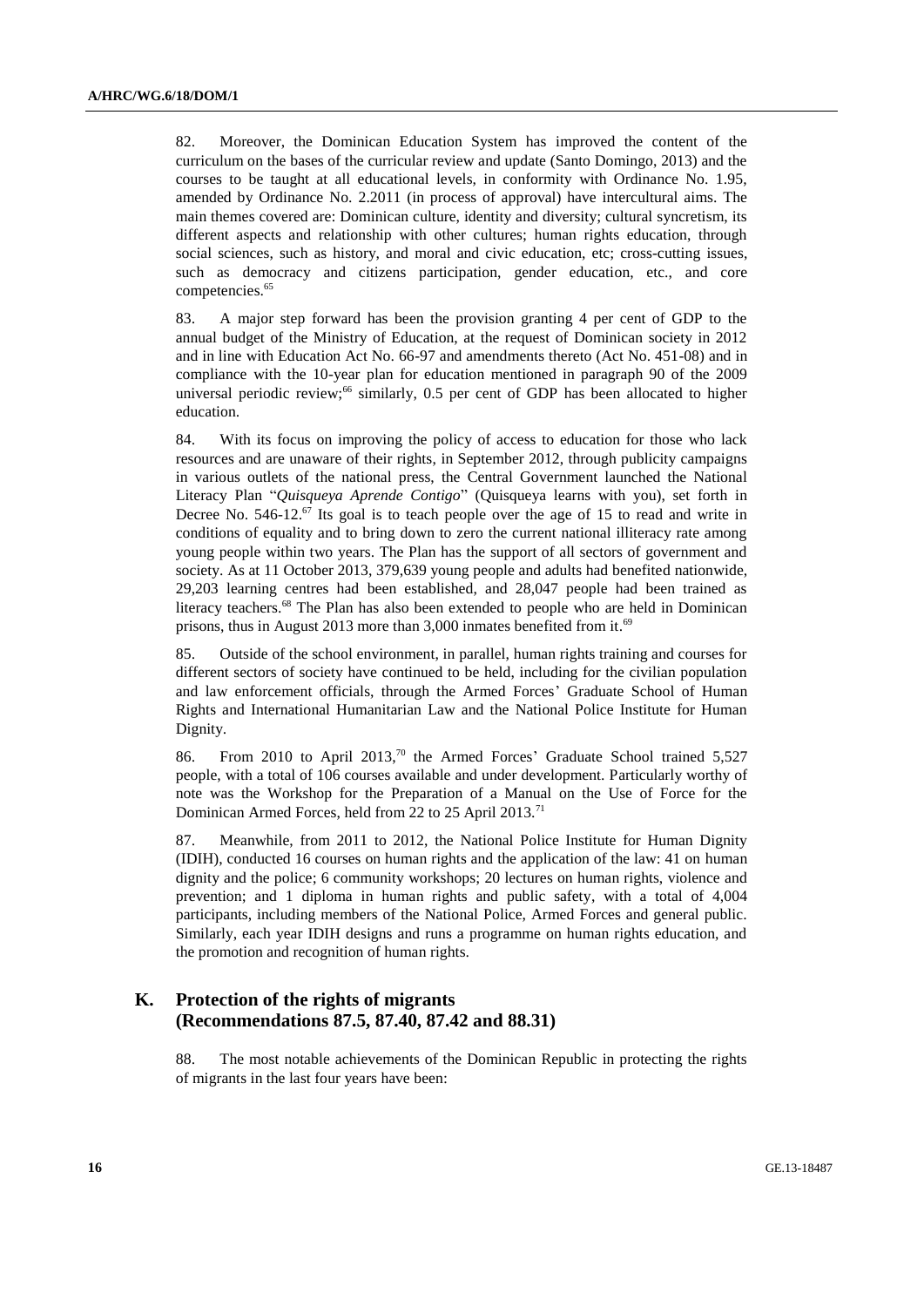- Establishment of procedures for deportations, non-admission and administrative detentions, pursuant to Decree No.  $631-11$ ;<sup>72</sup>
- Reinstament as of the 19 February 2012 of the National Council for Refugees (CONARE) after five years of inactivity. As a result, in 2013, the Technical Subcommittee of the National Commission for Refugees held seven meetings<sup>73</sup> to assess refugee applications, and issued appropriate recommendations, contained in records Nos. 1/13, 2/13, 3/13, 4/13, 5/13 and 6/13. In 2013, 229 cases were considered, and 194 are pending; $^{74}$  and
- The launch of the Assisted Voluntary Return Programme in 2010 led by the Directorate-General of Migration, in cooperation with IOM. Its aim is to assist vulnerable migrants who wish to return to their country of origin and reintegrate into society. It has a fund that helps them resettle in their country of origin, taking with them their household goods and furniture from the Dominican Republic. Since the programme's inception until 22 October 2013, 4,297 applications were received, 4,019 people were returned to their country of origin, and 183 requests are pending.<sup>75</sup>

89. Since the approval of the Immigration Act Regulations, the Temporary Workers Programme has been implemented. It has received more than 20,000 applications from temporary workers to regularize their status. To that end it has processed more than 1,000 applications and shortly the FRoneir Workers Regulations will enter into force. Currently they apply to students, and a total of 500 applications have been received. In this way more migrants will be able to regularize their legal status in the country.

90. Meanwhile, the Ministry of Labour through the Labour Migration Unit, established by Resolution No. 14/2012, which operates under the supervision of the Ministry's Directorate-General of Employment,<sup>76</sup> is intended to provide protection and eliminate all violations of the labour rights of migrants, especially Haitian nationals. The Unit has a designated person to liaise between employers and workers, and has undertaken various activities during  $2012^{77}$  with a view to updating and improving sustained long-term policies and measures in the administration of labour migration.

91. One of the significant achievements of the Labour Migration Unit, through IOM, has been the recruitment of one consultant and two technology assistants assigned to the Directorate-General of Labour. Their task is to update the System of Labour Relations database for statistics on the number of foreigners working in different companies in the Dominican Republic.

### **L. Civil registration (Recommendation 87.43)**

92. As part of the overhaul of infrastructures that provide civil registration services to the public, the Central Electoral Board ordered the construction of new buildings as follows: 165 Civil Registry Offices, 162 of which are automated; 62 Civil Registry branch offices, located in public health centres, of which 57 are automated; 10 automated mobile units and 7 service centres, thus facilitating the access of parents to the civil registry offices to register the birth of their children.

93. Concerned about the recurring problems of access to civil registration faced by Haitian nationals, the Dominican Republic offered its support by providing premises on Dominican territory, so that the Haitian Government can start the process of issuing identity documents to Haitian nationals throughout the country, all this with the support of the Organization of American States (OAS). The question of the agreement arose during a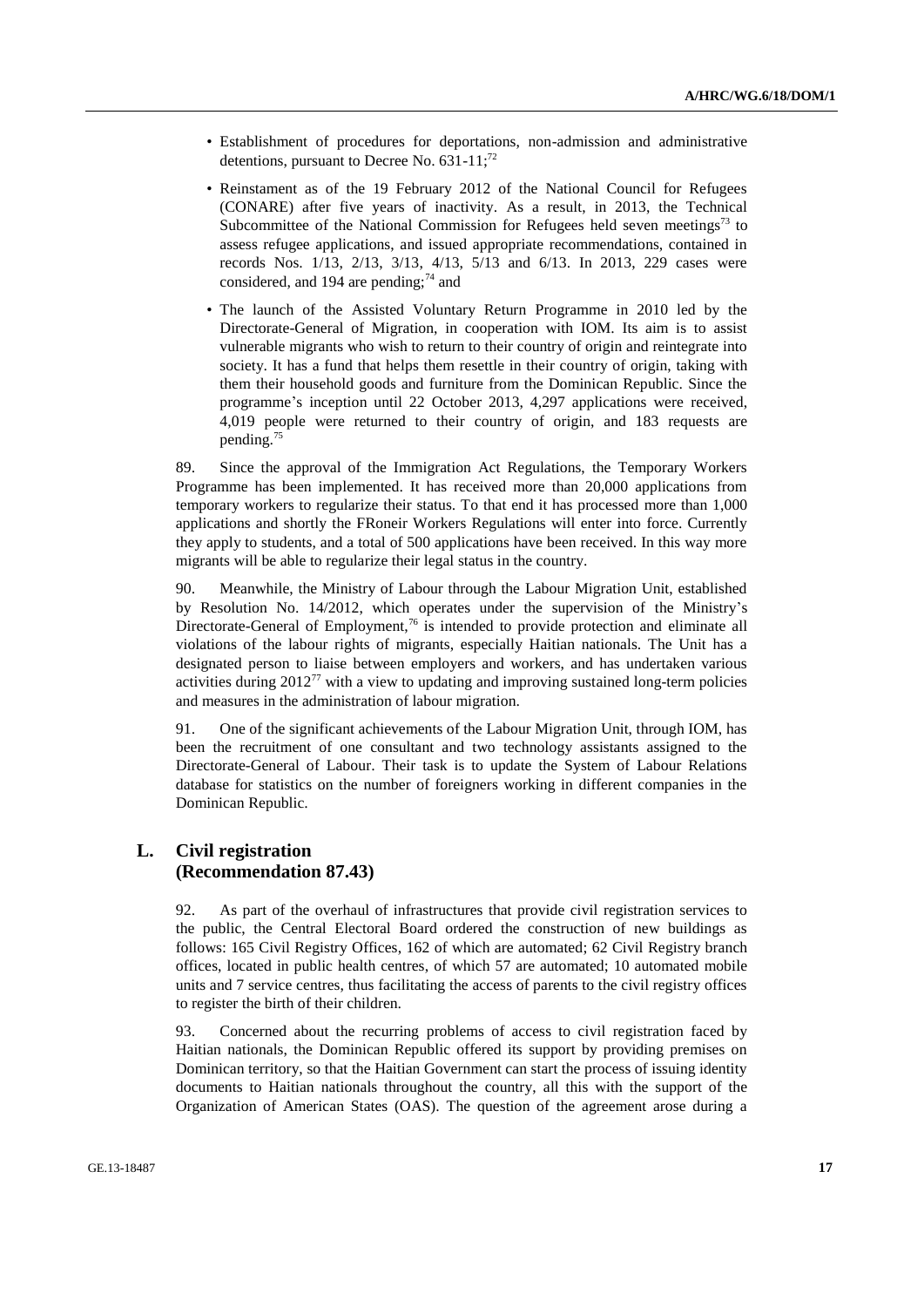bilateral meeting held by the leaders of both countries in the framework of the Fifth Summit of Heads of State and Government of the Association of Caribbean States, held in Port-au-Prince from 23 to 26 April 2013.

94. In accordance with the above proposal, once the Haitian Government has provided its citizens with identity documents, the Dominican State should be able to grant temporary work visas and regularize employment contracts. That would benefit the more than 200,000 Haitian migrant workers living in the country, and constitute a step forward in protecting their rights and their stable contribution towards socioeconomic development.<sup>78</sup>

### **M. Scope of international obligations (Conventions and treaties) and (Cooperation with treaty bodies and special procedures) (Recommendations 88.1, 88.3, 88.7, 88.12, 88.13 and 88.14)**

95. With the aim of ensuring citizens more effective protection of their human rights, the treaties and conventions to which the Dominican Republic is not yet party are currently being considered, in compliance with the new procedure before the Dominican Constitutional Court, which started its work in 2012.

96. However, on 28 December 2011, the State ratified the Convention against Torture and other Cruel, Inhuman or Degrading Treatment, but has not yet started signature or ratification procedures before the competent bodies for the Protocol to the Convention. Furthermore, at the regional level as part of the OAS system, on 19 December 2011, the Dominican Republic acceded to the Protocol to the American Convention on Human Rights to Abolish the Death Penalty.

97. Regarding the strengthening of democracy, we reiterate that the Dominican Republic is party both under the OAS and the United Nations system to conventions to combat corruption,<sup>79</sup> and it is by virtue of these obligations that, on 21 August 2012, by Decree No. 486-12, the Directorate-General of Governmental Ethics and Integrity was established, under the Ministry of the Office of the President. It serves as the governing body on ethics, transparency, open government, the fight against corruption, conflict of interests and free access to information in government administration.<sup>80</sup>

98. Another positive aspect is the status of the Optional Protocol to the Convention on the Rights of the Child on the involvement of children in armed conflict, which is at the approval stage in the Dominican Senate, for subsequent publication by the Executive branch.

99. The Dominican Republic has also shown that it is always willing to comply with the standards set by United Nations human rights treaty bodies, and to date has had no reports pending before such bodies. In addition, it has cooperated as part of GRULAC in consultations held on the strengthening of the United Nations treaty body system.

100. As for the special procedures, we reaffirm our commitment and willingness to consider any request for a country visit by any United Nations rapporteur.

### **N. Administration of justice and law enforcement (Recommendations 87.28, 87.29, 88.17, 88.23 and 88.24)**

101. As a result of the constant complaints from the public of abuse by members of the military and prosecution authorities against citizens who had allegedly violated the law, the Dominican Government has been implementing a clean-up policy in national institutions.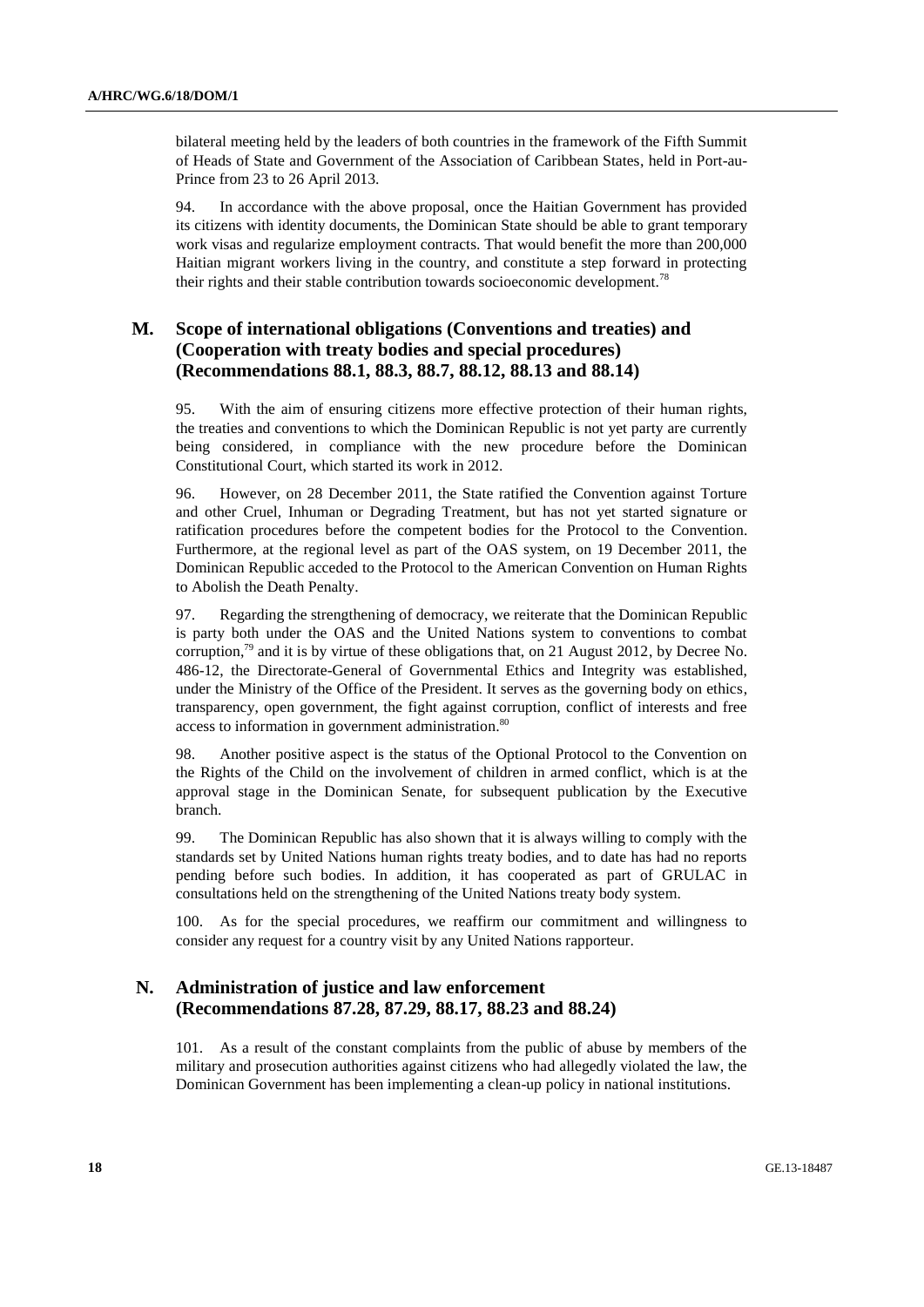102. As a result of this policy, in 2012, the National Police dismissed or suspended and subsequently referred to the ordinary courts a total of 154 officers; over the same period, 119 officers were dismissed or suspended and subject to police administrative procedures. From January to October 2013, more than 100 officers were forcibly suspended, dismissed and brought to justice for having been involved in various incidents contrary to the law enforcement regulations.<sup>81</sup>

103. Similarly, on 20 March 2013, the National Public Safety Plan was released, which has two main pillars: the prosecution and prevention of crime. The plan involves an increase in the number of police officers, greater financial resources, preparation and training of police, cooperation between the Prosecution Service and prosecuting agencies, among other measures.<sup>82</sup>

104. The Plan will step up the prosecution of organized crime and human rights violations, including those that restrict the freedom of expression of journalists and ordinary citizens, as well as threats against human rights defenders. The Plan is monitored by the National Council for Public Safety and the Public Safety Observatory, which are headed by the President of the Republic, and composed of all national actors concerned.

105. Concerning the needs of victims of human rights violations in general, there is the National Department for the Legal Representation of Rights of Victims, in operation since 2007, which since its establishment has continued to cater for the needs of around 1,000 victims. By 2012, it had secured nearly 300 convictions for victims who did not have the means to hire their own defence lawyer, but were assigned a State lawyer to defend their interests in court.

# **IV. Final conclusions and pledge**

106. Looking back to the time of the adoption of the first universal periodic review of the Dominican Republic by the Human Rights Council, it is well known that the Dominican Republic has the will to continue to step up the protection of human rights, as reflected in the summary of achievements of the past three years, and in accordance with the recommendations that were made to the State party.

107. We also acknowledge the importance of the international community's cooperation in the execution of certain projects and plans that contributed to the implementation of actions and public policies intended to ensure the human rights of the Dominican population; despite the financial constraints facing the country, due to past situations that created a deficit resulting in the austerity measures that are still in force.

108. However, the Dominican Republic aware of the urgent need to eliminate the social inequalities that still exist, as in most underdeveloped nations, pledges to continue implementing and planning projects, both legislative and institutional, and to take affirmative action in favour of: children, adolescents, women, the elderly, the disabled, migrants, justice, workers, the elimination of poverty, health, education, intercultural integration, social and human development, and trafficking in persons.

#### *Notes*

<sup>1</sup> La Comisión Interinstitucional de Derechos Humanos fue creada por el Decreto 408-04, del 5 de mayo 2004, en cumplimiento del Programa y Plan de Acción de Viena de 1992. La Comisión agrupa a las Secretarías de Estado de Relaciones Exteriores, de Interior y Policía, de Trabajo, de Salud, de Educación, de las Fuerzas Armadas, de la Mujer, de Cultura, Procuraduría General de la República; también, la Suprema Corte de Justicia, el Congreso Nacional, la Junta Central Electoral, la Comisión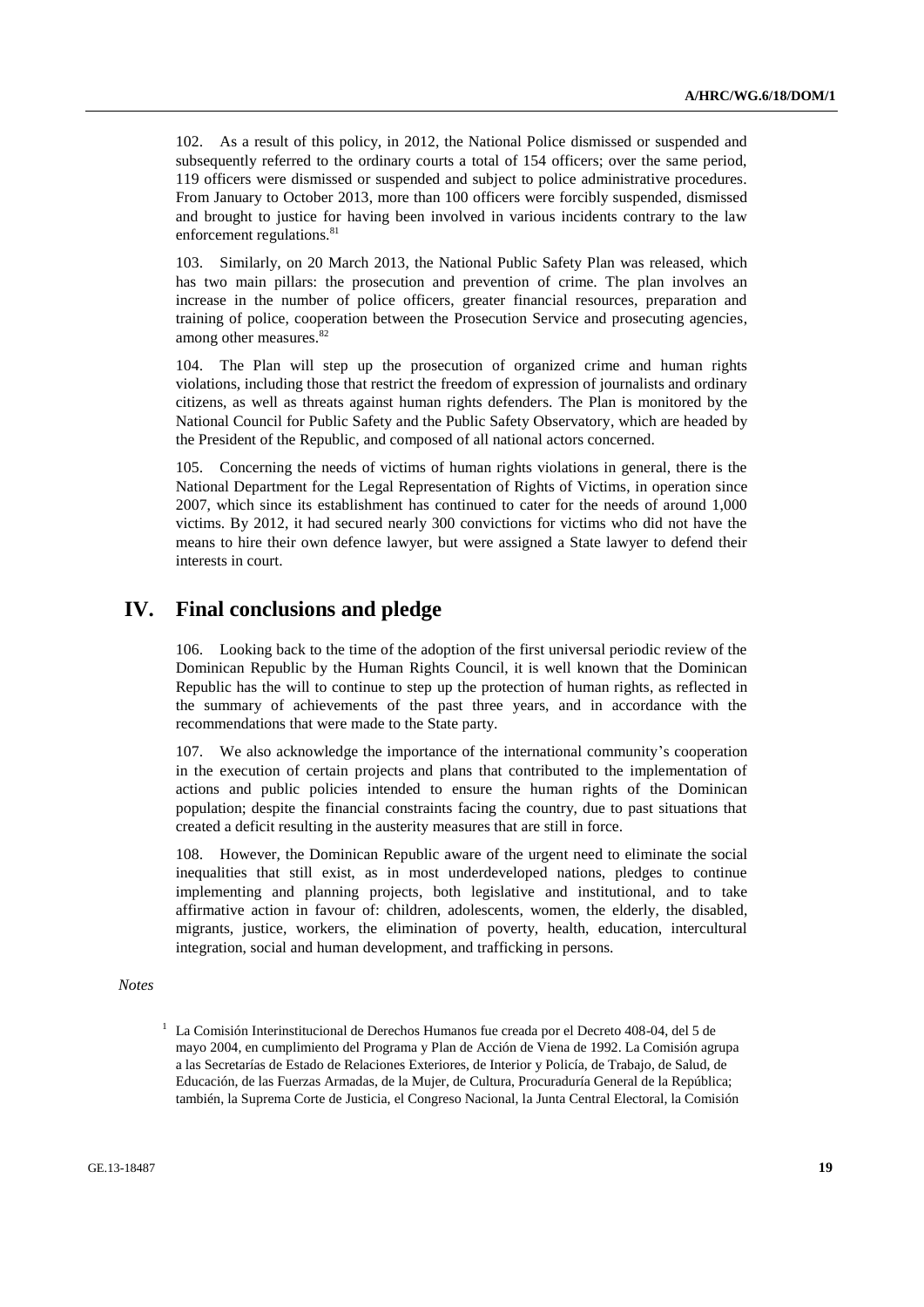de los Derechos Humanos, el Consejo Nacional para la Niñez y la Adolescencia, la Dirección General de Prisiones, la Dirección General de Bienes Nacionales, el Instituto Nacional del Azúcar y el Consejo Nacional de Lucha contra la Pobreza. Adjunto Ver Decreto.

- <sup>2</sup> El Taller se celebró el día 11 de abril de 2007, en el Salón Mirabal del Palacio Presidencial Dominicano, y al mismo asistieron los miembros de la Comisión Interinstitucional de Derechos Humanos y representantes de diversas ONGs del país ligadas al sector.
- <sup>3</sup> Adjunto documento de Seguimiento Marzo 2010, durante la adopción del informe de la RD por el Consejo de Derechos Humanos.
- <sup>4</sup> Ver: [http://www.consultoria.gov.do/spaw2/uploads/files/Ley%20No.%201-12.pdf.](http://www.consultoria.gov.do/spaw2/uploads/files/Ley%20No.%201-12.pdf)
- <sup>5</sup> Ejes Transversales de la Ley 1-12, relativos a Mujer: -Un Estado con instituciones eficientes y transparentes, al servicio de una ciudadania responsable y participativa, que garantiza la seguridad y promueve el desarrollo y la convivencia pacífica/ -Una sociedad cohesionada, con igualdad de oportunidades y bajos niveles de pobreza y desigualdad/-Una economía articulada, innovadora y sostenible, con una estructura productiva que genera crecimiento alto y sostenido con empleo decente, y que se inserta de forma competitiva en la economía global. Y -Un manejo sustentable del medio ambiente y una adecuada adaptación al cambio climático.
- <sup>6</sup> Ver[: http://www.elcaribe.com.do/2013/07/23/ldquodespenalizar-aborto-loablerdquo.](http://www.elcaribe.com.do/2013/07/23/ldquodespenalizar-aborto-loablerdquo)
- <sup>7</sup> El artículo 149 de dicho Proyecto define la discriminación como "*el hecho de incurrir en cualquier trato desigual o vejatorio contra una persona física en razón de su origen, edad, género, preferencia u orientación sexual, color, situación de familia, estado de salud, discapacidad, costumbre, opinión pública, actividad sindical, oficio, pertenencia o no a una etnia, nación o religión determinada*." La discriminación es sancionada con penas de un día a un año de prisión menor y multa de tres a seis salarios cuando resultare de hechos previstos en el artículo 150, que abarcan la negación de servicios o bienes, obstaculización del ejercicio normal de actividades económicas de la persona, imposición de sanciones, despidos y negativa de contratación y la subordinación del suministro de un bien o servicio a una condición fundada en cualquiera de los elementos descritos en el artículo 149. Estas acciones son de persecución pública a instancia privada y las personas jurídicas podrán ser perseguidas y declaradas penalmente responsables por ellas.
- <sup>8</sup> El Proyecto del Código Penal Dominicano, en su artículo 81, párrafo 9, establece como agravante del homicidio el que este se haya cometido en razón del género, preferencia u orientación sexual de la víctima, sancionándolo con pena de treinta a cuarenta años de prisión mayor. Con igual pena el artículo 98, párrafo 9 castiga la tortura, tratos crueles, inhumanos o degradantes cometidos contra las personas en razón de su género, preferencia u orientación sexual.
- 9 Se tomaron en cuenta para la elaboración de la Ley, los Instrumentos Internacionales aprobados y de los cuales el país es signatario, a saber: la Declaración Universal de los Derechos Humanos de 1948; la Declaración de los Derechos del Retrasado Mental de 1971; la Declaración de los Derechos de las Personas Incapacitadas de 1975; la Declaración de las Personas Sordas y Ciegas de 1979; las Normas Uniformes sobre la Igualdad de Oportunidades para las Personas con Discapacidad de 1993; la Convención sobre los Derechos del Niñ.o en su artículo 23 sobre los niñ.os mental y fisicamente impedidos de 1998 y, finalmente, la Convención sobre los Derechos de las Personas con Discapacidad, aprobada el 13 de diciembre de 2006, ratificada por la República Dominicana el 18 de agosto de 2009.
- <sup>10</sup> Para esto es indispensable que todos los discapacitados cuenten con el Seguro Nacional de Salud (SENASA), en sus distintas modalidades de inserción.
- <sup>11</sup> Lo mismo expresado, con los departamentos de Accesibilidad, Señalización Universal y Transporte Adaptado.
- <sup>12</sup> Se financiará con fondos de subsidios sociales, aportes de la cooperación internacional y partidas consignadas en el Proyecto General del Estado.
- <sup>13</sup> [http://consuladord.com/pdfs/Migracion.pdf.](http://consuladord.com/pdfs/Migracion.pdf)
- <sup>14</sup> La Unidad de Derechos Humanos de la Procuraduría, ha venido participando en la elaboración de informes institucionales e internacionales, en la Comisión Nacional Interinstitucional de Derechos Humanos donde actualmente ocupa su Vicepresidencia, en la representación ante los organismos del Sistema Interamericano de Derechos Humanos y celebrando cursos y seminarios relativos a la materia.
- <sup>15</sup> Ver[: http://tribunalconstitucional.gob.do/sites/default/files/documentos/Ley\\_137-11.pdf.](http://tribunalconstitucional.gob.do/sites/default/files/documentos/Ley_137-11.pdf)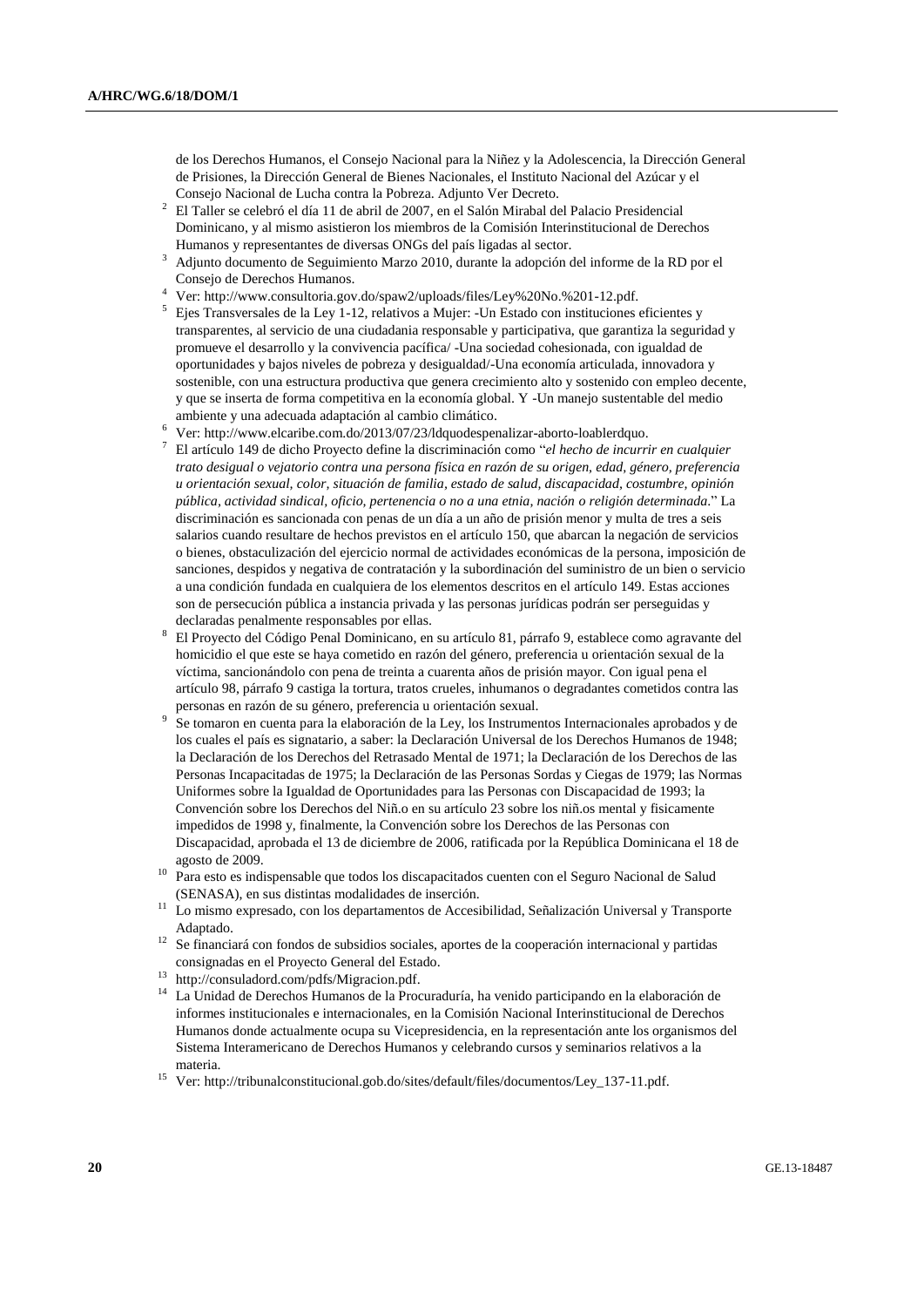- <sup>16</sup> Ver[: http://www.listin.com.do/la-republica/2013/5/16/277111/Zoila-Martinez-es-la-defensora-del](http://www.listin.com.do/la-republica/2013/5/16/277111/Zoila-Martinez-es-la-defensora-del-pueblo)[pueblo.](http://www.listin.com.do/la-republica/2013/5/16/277111/Zoila-Martinez-es-la-defensora-del-pueblo)
- <sup>17</sup> Ver[: http://elnuevodiario.com.do/app/article.aspx?id=343018.](http://elnuevodiario.com.do/app/article.aspx?id=343018)
- <sup>18</sup> Ver[: http://www.minerd.gob.do/Lists/Noticias%20MINERD/Item/displayifs.aspx?.List=](http://www.minerd.gob.do/Lists/Noticias%20MINERD/Item/displayifs.aspx?List=a1135268%2Da2c8%2D44cb%2Da6b9%2Db28bbb0c764b&ID=920&Source=http%3A%2F%2Fwww%2Eminerd%2Egob%2Edo%2FLists%2FNoticias%2520MINERD%2FVer%2520mas%2Easpx%3FPaged%3DTRUE%26p%5FModified%3D20130501%252016%253a02%253a34%26p%5FID%3D934%26PageFirstRow%3D151%26%26View%3D%7B903BFFA8%2D769B%2D4490%2D937F%2D6ACBB14FD334%7D&ContentTypeId=0x010009A37057EC58174ABFF792B0EDD50960) [a1135268%2Da2c8%2D44cb%2Da6b9%2Db28bbb0c764b&ID=920&Source=http%3A%2F%2Fww](http://www.minerd.gob.do/Lists/Noticias%20MINERD/Item/displayifs.aspx?List=a1135268%2Da2c8%2D44cb%2Da6b9%2Db28bbb0c764b&ID=920&Source=http%3A%2F%2Fwww%2Eminerd%2Egob%2Edo%2FLists%2FNoticias%2520MINERD%2FVer%2520mas%2Easpx%3FPaged%3DTRUE%26p%5FModified%3D20130501%252016%253a02%253a34%26p%5FID%3D934%26PageFirstRow%3D151%26%26View%3D%7B903BFFA8%2D769B%2D4490%2D937F%2D6ACBB14FD334%7D&ContentTypeId=0x010009A37057EC58174ABFF792B0EDD50960) [w%2Eminerd%2Egob%2Edo%2FLists%2FNoticias%2520MINERD%2FVer%2520mas%2Easpx%3](http://www.minerd.gob.do/Lists/Noticias%20MINERD/Item/displayifs.aspx?List=a1135268%2Da2c8%2D44cb%2Da6b9%2Db28bbb0c764b&ID=920&Source=http%3A%2F%2Fwww%2Eminerd%2Egob%2Edo%2FLists%2FNoticias%2520MINERD%2FVer%2520mas%2Easpx%3FPaged%3DTRUE%26p%5FModified%3D20130501%252016%253a02%253a34%26p%5FID%3D934%26PageFirstRow%3D151%26%26View%3D%7B903BFFA8%2D769B%2D4490%2D937F%2D6ACBB14FD334%7D&ContentTypeId=0x010009A37057EC58174ABFF792B0EDD50960) [FPaged%3DTRUE%26p%5FModified%3D20130501%252016%253a02%253a34%26p%5FID%3D9](http://www.minerd.gob.do/Lists/Noticias%20MINERD/Item/displayifs.aspx?List=a1135268%2Da2c8%2D44cb%2Da6b9%2Db28bbb0c764b&ID=920&Source=http%3A%2F%2Fwww%2Eminerd%2Egob%2Edo%2FLists%2FNoticias%2520MINERD%2FVer%2520mas%2Easpx%3FPaged%3DTRUE%26p%5FModified%3D20130501%252016%253a02%253a34%26p%5FID%3D934%26PageFirstRow%3D151%26%26View%3D%7B903BFFA8%2D769B%2D4490%2D937F%2D6ACBB14FD334%7D&ContentTypeId=0x010009A37057EC58174ABFF792B0EDD50960) [34%26PageFirstRow%3D151%26%26View%3D%7B903BFFA8%2D769B%2D4490%2D937F%2D](http://www.minerd.gob.do/Lists/Noticias%20MINERD/Item/displayifs.aspx?List=a1135268%2Da2c8%2D44cb%2Da6b9%2Db28bbb0c764b&ID=920&Source=http%3A%2F%2Fwww%2Eminerd%2Egob%2Edo%2FLists%2FNoticias%2520MINERD%2FVer%2520mas%2Easpx%3FPaged%3DTRUE%26p%5FModified%3D20130501%252016%253a02%253a34%26p%5FID%3D934%26PageFirstRow%3D151%26%26View%3D%7B903BFFA8%2D769B%2D4490%2D937F%2D6ACBB14FD334%7D&ContentTypeId=0x010009A37057EC58174ABFF792B0EDD50960) [6ACBB14FD334%7D&ContentTypeId=0x010009A37057EC58174ABFF792B0EDD50960.](http://www.minerd.gob.do/Lists/Noticias%20MINERD/Item/displayifs.aspx?List=a1135268%2Da2c8%2D44cb%2Da6b9%2Db28bbb0c764b&ID=920&Source=http%3A%2F%2Fwww%2Eminerd%2Egob%2Edo%2FLists%2FNoticias%2520MINERD%2FVer%2520mas%2Easpx%3FPaged%3DTRUE%26p%5FModified%3D20130501%252016%253a02%253a34%26p%5FID%3D934%26PageFirstRow%3D151%26%26View%3D%7B903BFFA8%2D769B%2D4490%2D937F%2D6ACBB14FD334%7D&ContentTypeId=0x010009A37057EC58174ABFF792B0EDD50960)
- <sup>19</sup> Otras acciones institucionales a citar es que se han conformado a la fecha en todo el territorio nacional 44 Comités Directivos locales, municipales y provinciales de prevención y erradicación del trabajo infantil (CDLs) y 2 redes de vigilancia y prevención del trabajo infantil en dos vertederos de basura.
- <sup>20</sup> Ver: Documento Adjunto: 2da Versión de la Guía de Atención.
- <sup>21</sup> Tanto el Gobierno, la Sociedad Civil, la Cooperación Internacional, el Sector privado y los propios Niños Niñas y Adolescentes fueron los que aportaron en la construcción de esta Hoja de Ruta Nacional contra la violencia a nuestros NNA. Este proceso tuvo como apoyo 2 talleres, el primero (TALLER ANALISIS DE PROBLEMAS ASOCIADOS CON LA VIOLENCIA CONTRA NNA EN EL CONTEXTO NACIONAL: SABE PARA EL DISEÑO DE LA HOJA DE RUTA), en el cual estuvieron participando un total de 55 técnicos de diferentes instituciones; un segundo taller: TALLER NACIONAL HOJA DE RUTA.
- <sup>22</sup> Proyecto de dotación de documentos con apoyo de UNICEF en la Regional Educativa 05, comprende las provincias de San Pedro de Macorís, Hato Mayor, La Romana, Monte Plata se han documentado más de 2,116 niños y niñas. Se ha recibido una extensión del proyecto hasta el 2013 y se pretende su expansión a otras regiones. Como parte de este proyecto, en Mayo de 2013 el Presidente de la JCE hizo entrega de sus documentos a 380 personas adultas, adolescentes y niños y niñas del Distrito Municipal de Mamá Tingó, de Yamasá. Ver: [http://www.pnud.org.do/proyectos/](http://www.pnud.org.do/proyectos/gobernabilidad/56561)  [gobernabilidad/56561.](http://www.pnud.org.do/proyectos/gobernabilidad/56561)
- <sup>23</sup> Ver[: http://www.jce.gob.do/Portada/Noticias/tabid/114/sni\[435\]/551/Default.aspx.](http://www.jce.gob.do/Portada/Noticias/tabid/114/sni%5b435%5d/551/Default.aspx)
- <sup>24</sup> En cuanto al Programa de Familia Sustituta se está desarrollando al 2013 en tres (3) Municipios, contando en la actualidad con once (11) familias evaluadas para el acogimiento niños, niñas y adolescentes en situación de vulnerabilidad.
- Info: [http://www.conani.gov.do/conani/pdf/estadisticas/Boletin%20estadistico%20mayo-2013.pdf.](http://www.conani.gov.do/conani/pdf/estadisticas/Boletin%20estadistico%20mayo-2013.pdf) <sup>25</sup> Ver[: http://www.conani.gov.do/conani/pdf/publicaciones/revistas/R21.pdf.](http://www.conani.gov.do/conani/pdf/publicaciones/revistas/R21.pdf) (Págs 30–32).
- <sup>26</sup> Ver[: http://www.hoy.com.do/el-pais/2013/9/30/500672/SP-haraplan-para-disminuir-elembarazo](http://www.hoy.com.do/el-pais/2013/9/30/500672/SP-haraplan-para-disminuir-elembarazo-precoz)[precoz.](http://www.hoy.com.do/el-pais/2013/9/30/500672/SP-haraplan-para-disminuir-elembarazo-precoz)
- <sup>27</sup> Ver[: http://www.conadis.gov.do/index.php?option=com\\_phocadownload&view=](http://www.conadis.gov.do/index.php?option=com_phocadownload&view=category&id=12&Itemid=96) [category&id=12&Itemid=96.](http://www.conadis.gov.do/index.php?option=com_phocadownload&view=category&id=12&Itemid=96)
- <sup>28</sup> Mediante el acuerdo las partes se comprometieron a unir esfuerzos para lograr el fortalecimiento de las instituciones que trabajan a favor de las personas con discapacidad, así mismo trabajarán para trazar las estrategias y objetivos comunes, en beneficio de la inclusión social y laboral de este segmento de la población, en el marco de la Planificación Estratégica del CONADIS 2013-2016 y del Proyecto de La Red "Por el Derecho de una Vida Plena de las Personas con Discapacidad en República Dominicana: IGUALES OPORTUNIDADES, DIFERENTES CAPACIDADES".
- <sup>29</sup> Palabras dadas por el Sr. Magino Corporán, Director del CONADIS, ante la 51ava Comisión de Desarrollo Social que se realizó del 6 al 15 de febrero 2013, en la Sede de las Naciones Unidas en Nueva York.
- <sup>30</sup> Ver: Art. 39 Constitución RD. Específicamente se expone el Derecho a la igualdad como: "Todas las personas nacen libres e iguales ante la ley, reciben la misma protección y trato de las instituciones, autoridades y demás personas y gozan de los mismos derechos, libertades y oportunidades, sin ninguna discriminación por razones de género, color, edad, discapacidad, nacionalidad, vínculos familiares, lengua, religión, opinión política o filosófica, condición social o personal".

Ver: [http://www.suprema.gov.do/PDF\\_2/constitucion/Constitucion.pdf.](http://www.suprema.gov.do/PDF_2/constitucion/Constitucion.pdf)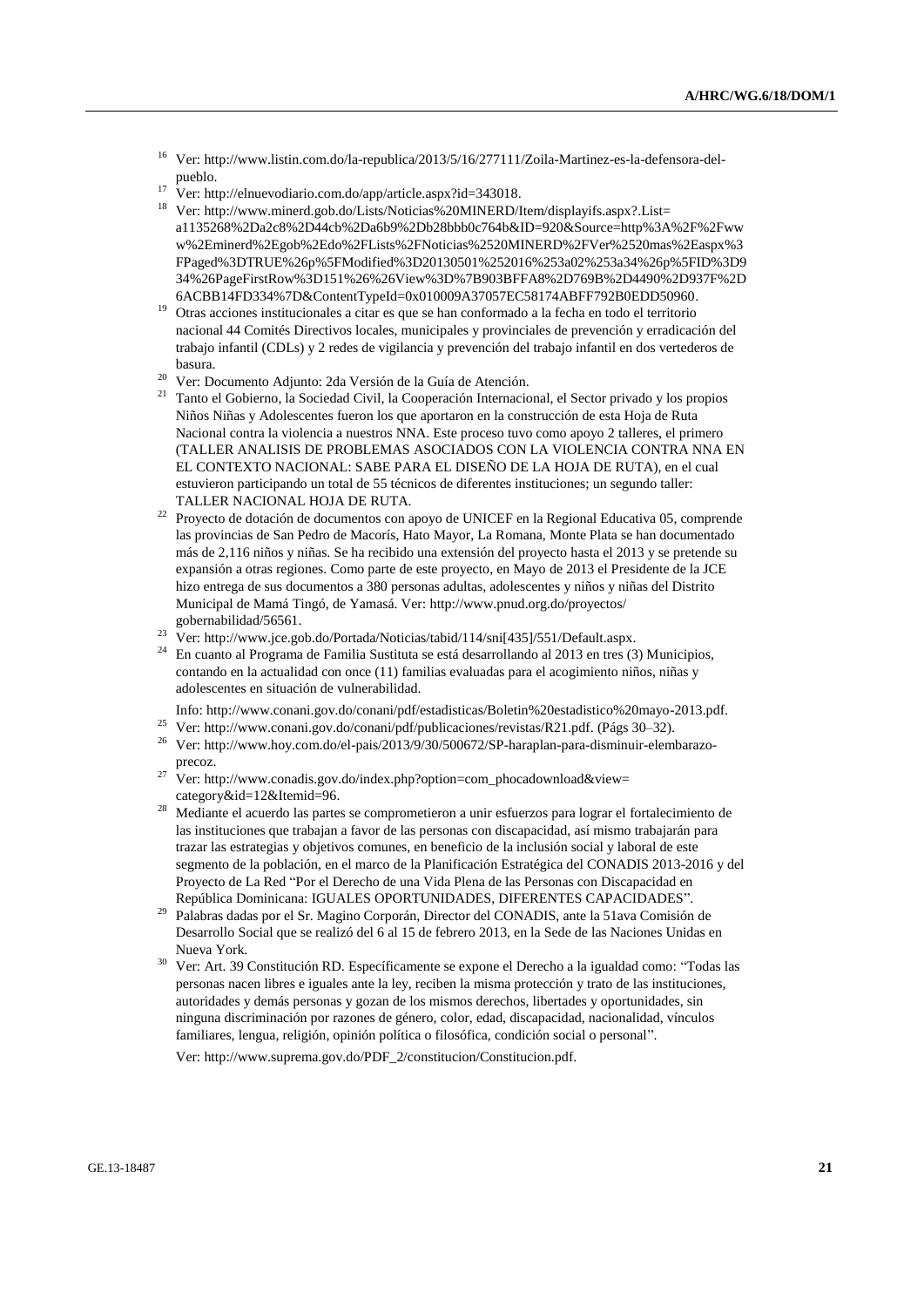- <sup>31</sup> Entre los compromisos del actual Gobierno de la República Dominicana, por medio del Discurso de Toma de Posesión del Presidente Danilo Medina, el pasado 16 de agosto del 2012, con respecto a los derechos de las mujeres dominicanas, se destacan:
	- Dar curso a la reestructuración y al desarrollo de un Sistema Nacional de Formación Técnico Profesional, para fortalecer la empleabilidad con especial énfasis en los jóvenes y las mujeres.
	- Convertir el sistema educativo, en un nivelador social, eliminando las desigualdades.
	- Aplicar la equidad de género como un eje transversal en todas las políticas públicas.
	- Eliminación de la violencia intrafamiliar y de género.
	- La instalación del programa "Vive mujer", por medio del cual se instalarán unidades de atención a las víctimas incluyendo guarderías para niños/as y adolescentes.
	- Reforzamiento de las acciones de represión y sanción de los delitos de agresión, así como los sistemas de información que permitan monitorear y evaluar las intervenciones, además de reforzar las políticas y estrategias.
	- Ampliación de los hogares, los centros de acogida y los programas de consejería para hombres agresores.
	- Promoción de la vida solidaria y la hombría responsable en el sistema educativo y el involucramiento comunitario en la prevención de la violencia familia.
- <sup>32</sup> Ver: Acápite 2 del artículo 42 Constitución RD: "Se condena la violencia intrafamiliar y de género en cualquiera de sus formas. El Estado garantizará mediante ley la adopción de las medidas necesarias para prevenir, sancionar y erradicar la violencia contra la mujer".
- <sup>33</sup> Relativo a la conquista de la autonomía económica e igualdad en la esfera laboral, es necesario hacer la observación de que la República Dominicana se encuentra analizando la posibilidad de ratificar el Convenio 189 de la OIT, sobre trabajo decente para las trabajadoras y trabajadores domésticos y que establece los derechos y principios básicos, y exige a los Estados tomar una serie de medidas con el fin de proteger a los mismos. A tal fin en fecha 2 de julio 2013, la Cámara de Diputados de la República conoció dicho Convenio, pasando al Senado de la República para su ponderación.
- <sup>34</sup> Ley 12-2000 contempla una cuota mínima del 33% de los cargos a diputaciones, regidurías y el cargo de vocales en los distritos municipales, todas las cuales deben ser colocadas en posiciones alternas con respecto a los hombres. Sobre las alcaldías, se establece un 50%, aunque no se establece una rigurosidad de garantizar un valor igual de demarcaciones sino que deja en manos de las agrupaciones políticas la postulación de hombres y mujeres como alcaldes o alcaldesas, y su suplente tendrá que ser del sexo contrario. Para las Elecciones Congresionales y Municipales celebradas el 16 de mayo de 2010, el Pleno de la JCE emitió la Resolución No. 4/2010-Bis sobre Cuota Femenina, a través de la cual se estableció la obligatoriedad para los partidos, alianzas de partidos y agrupaciones políticas de incluir un porcentaje de al menos 33% a favor del sexo femenino, asignado de forma alterna, del total de cargos propuestos en cada nivel de elección al momento de presentar sus propuestas de candidaturas a cargos para diputados, regidores y suplentes, vocales de distritos municipales. Ver: [http://pdba.georgetown.edu/Electoral/DomRep/cuota\\_fem.pdf.](http://pdba.georgetown.edu/Electoral/DomRep/cuota_fem.pdf)
- <sup>35</sup> Como iniciativa de protección a la Mujer, fueron creadas dos Direcciones Especializadas de la Policía Nacional para la prevención de la violencia intrafamiliar y niños, niñas y adolescentes, que busca promover, proteger y dar tratamiento a las víctimas de la violencia de grupos vulnerables.
- <sup>36</sup> Conforme expresamos en el 2010 ante el Consejo (Véase documento de Respuesta del Estado Dominicano entregado al Consejo de Derechos Humanos en Marzo 2010), durante la adopción del informe EPU RD 2009, página 6, donde expresamos que: "Se ejecuta la ley 88-03 que crea en todo el territorio nacional de las Casas de Acogida o refugios que servirán de albergue seguro, de manera temporal a los niños, niñas y adolescentes de violencia intrafamiliar o doméstica. Siendo su objetivo principal la protección en los casos de peligros de muerte".
- <sup>37</sup> Ver[: http://elnuevodiario.com.do/app/article.aspx?id=340539.](http://elnuevodiario.com.do/app/article.aspx?id=340539)
- <sup>38</sup> Entre los sectores están los centros educativos, universidades, ONG's, Organismos Internacionales, iglesias, etc.
- Los fondos necesarios para la realización de esta campaña "Únete para poner Fin a la Violencia Contra las Mujeres" han sido concedidos tanto del presupuesto asignado al Ministerio de la Mujer como de los auspicios de la Embajada de Taiwán, la Agencia Española de Cooperación Internacional (AECID), la Dirección General de Cooperación Multilateral (DIGECOOM) y el Fondo de Población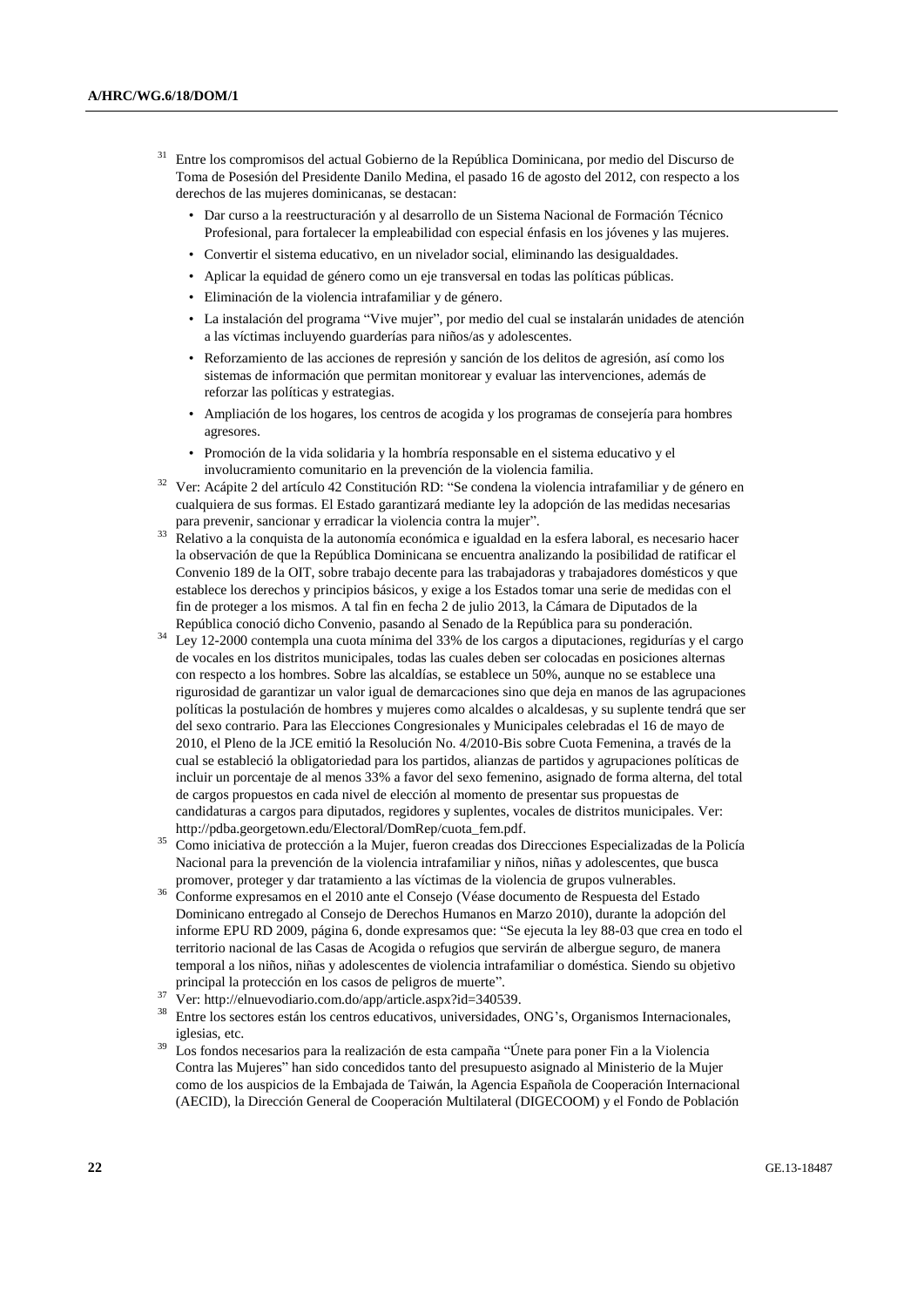de las Naciones Unidas y de las empresas privadas: Wind Telecom, Multimedios El Caribe, Grupo Ramos, Mercacid y Supermercados Bravo.

- <sup>40</sup> Detalles de actividades desarrolladas para promover la "Campaña Únete para poner fin a la violencia contra las mujeres": -Jornadas de Sensibilización y Educación dirigidas a multiplicadoras y multiplicadores, medios de comunicación, maestras y maestros, publicitarias, artistas, dirigentes comunitarios y juveniles, facilitadores informales de género/ -Participación de las autoridades locales en el lanzamiento de la campaña en las 32 provincias del país. /-Participación de la Ministra de la Mujer, Viceministras, Directoras, Encargadas Departamentales y Encargadas de las Oficinas Provinciales y Municipales del Ministerio de la Mujer en más de 200 programas de radio y televisión y en entrevistas especiales para los periódicos de circulación nacional./-Realización de las caminatas Tolerancia Cero hacia la Violencia contra las Mujeres y Únete Para poner fin a la Violencia contra las Mujeres, simultáneamente en todas las provincias del país./-Colocación de vallas, afiches, bajantes, y distribución de stickers adhesivos para colocarse en los cristales de los vehículos./-Distribución de materiales de la Campaña fueron enviados a todas las instituciones del Estado y a los directores de los principales medios de comunicación, con la solicitud de unirse a dicha campaña y su apoyo para la difusión de la misma./-Producción de spot de radio y televisión./-Envíos de emails masivos, envíos masivos de minimensajes, y colocación de anuncios en medios digitales./-Reportajes sobre el Ministerio y la campaña en periódicos nacionales y revistas, y publicación de entrevistas a actores involucrados en la campaña./- Difusión del afiche de la campaña con los teléfonos del Ministerio de la Mujer en las principales revistas sociales del país y de mensajes en los periódicos de circulación nacional./-Foro ÚNETE por Internet a través del periódico El Caribe.
- <sup>41</sup> Estaba enfocada a la sensibilización y reflexión individual de los diferentes sectores con los que se trabaja, siendo una herramienta práctica para el desarrollo de actividades que contribuyan a identificar actitudes, roles y comportamientos discriminatorios, prevenir la violencia contra las mujeres e intrafamiliar, y definir respuestas pertinentes ante el problema de la violencia contra las mujeres e intrafamiliar.
- <sup>42</sup> Este Plan Nacional involucró a toda la sociedad Dominicana, tanto en su elaboración, como en su ejecución. EL PLANEG.
- <sup>43</sup> El objetivo del Plan es avanzar en la erradicación de las causas sociales, culturales, educativas y económicas que generan violencia contra las mujeres e intrafamiliar, por medio de programas especializados que permitan detectar y atender con eficacia y eficiencia los casos de violencia contra la mujer e intrafamiliar.
- <sup>44</sup> **Publicaciones en material de género**:
	- Plan de Transversalización de Género en el Sistema Nacional de Salud, bajo la coordinación de la Oficina de Género.
	- y Desarrollo del Ministerio de Salud.
	- Reglamento para el Funcionamiento de la Mesa de Diálogo sobre Género y Medio Ambiente.
	- Guía Práctica de Aplicación de políticas de género en los Municipios de la República Dominicana, instrumento metodológico para el fortalecimiento de los mecanismos para aplicación de políticas de género en los ayuntamientos.
	- Propuestas de modificación Código para el Sistema de Protección y los Derechos Fundamentales de NNA.
	- Propuesta de modificación Anteproyecto de Código de Familia y Ley de Deportes.
	- Propuesta a la Comisión de Justicia de la Cámara de Diputados, para la inclusión de la figura Jurídica del Feminicidio en el Código Penal.
	- Diseño de las herramientas educativas: Movilización Social para Una Vida Sin Violencia para las Mujeres en la República Dominicana: 1- Cartilla para Mujeres, 2- Cartilla para Maestras/os y 3- Cartilla para Jóvenes.
	- Propuesta metodológica y de contenidos para la implementación del eje transversal de género en la Educación Inicial, Básica y Media.
	- Formulación y puesta en circulación del Plan Estratégico para la Prevención, Detección, Atención y Sanciona a la Violencia Intrafamiliar 2011-2016 (CONAPLUVI).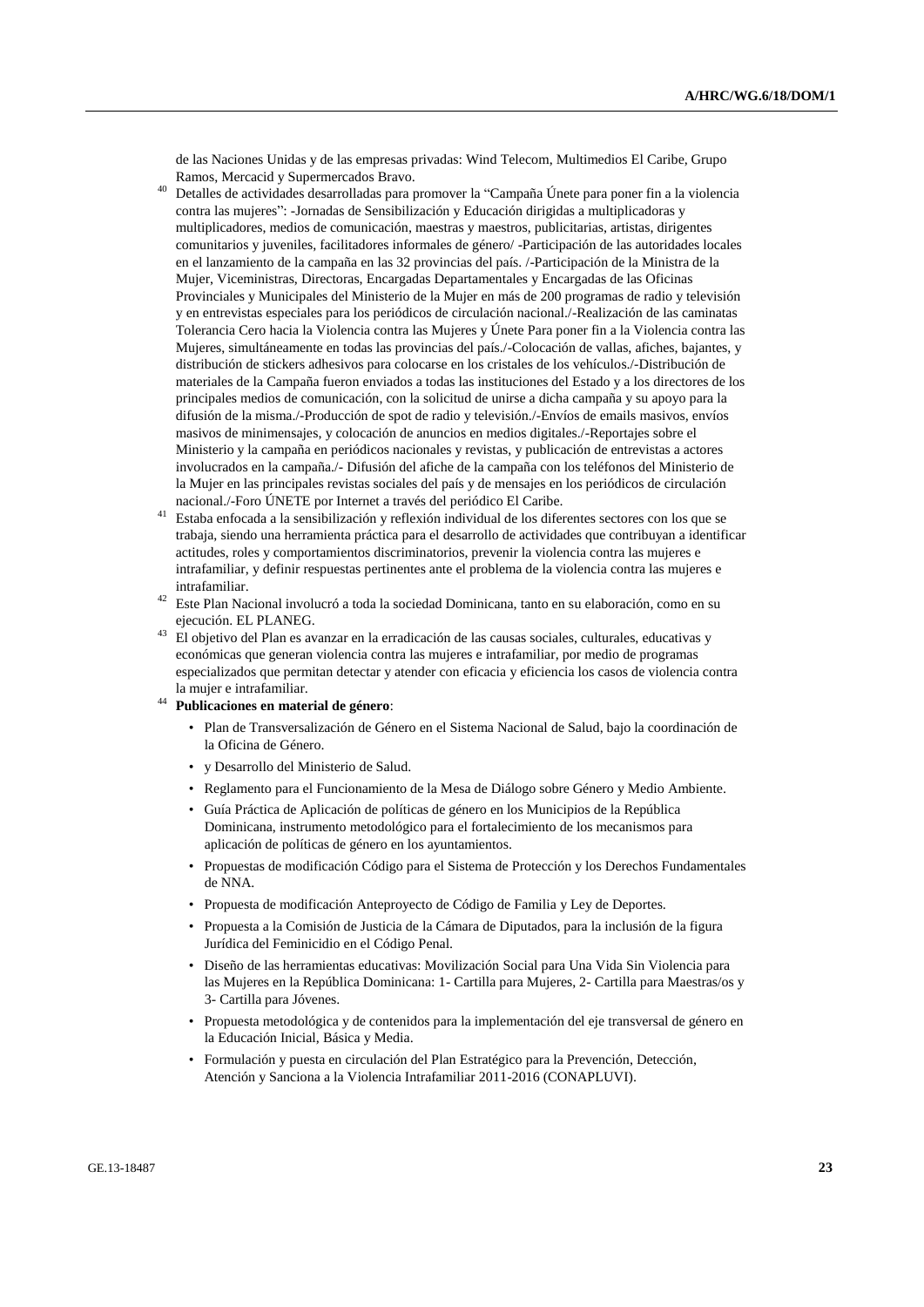- Diagnóstico de Brechas del Modelo Nacional de Prevención y Atención Integral a Víctimas de Violencia.
- Diagnóstico de necesidades sobre la situación y condición de las mujeres vinculadas a las asociaciones productoras de banano.
- Plan nacional de prevención de embarazos en adolescentes.
- Diagnóstico Situacional de la Dimensión de Género en los Programas que ejecuta el Banco Agrícola, en las provincias de Azua, Valverde y Montecristi.
- Estudio "Voces de las mujeres: Vulnerabilidad e impacto del VIH en las vidas de las mujeres".
- Folleto educativo "Mujer conoce tus derechos".
- Investigación "Ambos a dos: Proveer y cuidar, el desafío pendiente en una sociedad en evolución".
- Investigación Mujeres Dominicanas en Cifras II (2000–2010).
- <sup>45</sup> Tiene como Objetivo Principal**:** analizar y apropiar el material denominado "Manual de Derechos Laborales de las Mujeres" a los nuevos tiempos y darle un enfoque de género, igualdad de oportunidades y no discriminación, el cual se denominará "Guía de los Derechos Laborales para la Igualdad de Oportunidades y No Discriminación" El proceso de análisis y revisión está a la fecha en sesión.

De igual forma el Ministerio de Trabajo ha estado realizando Talleres de sensibilización a representantes locales de trabajo, con la finalidad de sensibilizar el tema de Género, Igualdad de Oportunidades y No Discriminación, resaltando la creación de la Comisión Técnica Institucional en materia de Igualdad de Oportunidades y No Discriminación Laboral, mediante la Res. 39/12.

- <sup>46</sup> Ver[: http://www.listin.com.do/la-republica/2013/7/10/283972/Procurador-dice-que-feminicidios-se](http://www.listin.com.do/la-republica/2013/7/10/283972/Procurador-dice-que-feminicidios-se-han-reducido-en-un-4231)[han-reducido-en-un-4231.](http://www.listin.com.do/la-republica/2013/7/10/283972/Procurador-dice-que-feminicidios-se-han-reducido-en-un-4231)
- <sup>47</sup> Ver Resolución Adjunta al Informe.
- <sup>48</sup> Ver[: http://www.one.gob.do/#panel-4.](http://www.one.gob.do/#panel-4)
- <sup>49</sup> El cuestionario 1 básico de hogar o lugar habitado incluyó: Identificación muestral, ubicación geográfica, visitas y tipo de vivienda o lugar habitado/Nombres de las personas, relación de parentesco, sexo y edad/País de nacimiento de la madre, el padre y del entrevistado. Los cuestionarios 2 y 3 individuales de inmigrantes y nativos descendientes de inmigrantes, incluyeron las siguientes secciones: Identificación muestral del inmigrante o descendiente de inmigrante.–Características de la vivienda.–Características del hogar.–Características sociodemográficas.–Actividad económica.– Estado conyugal e hijos.–Historia migratoria.–Vínculos con el país de origen.–Procedencia y ocupación antes de migrar.
- <sup>50</sup> Ver: documento adjunto sobre los avances de la RD en sus esfuerzos para combatir el Tráfico y Trata de Personas.
- <sup>51</sup> La República Dominicana cuenta con un marco jurídico claro y vasto para la persecución del tráfico y trata de personas, fundamentado en la ley 187-03, con penas de 15 a 20 años a los culpables de este delito.
- <sup>52</sup> Cabe aclarar que las cárceles que operan bajo el sistema antiguo son supervisadas una parte por la Policía Nacional y otra parte por las Fuerzas Armadas, y las medidas tomadas en contra de las personas que fungen como agente de prisiones es igual que el nuevo modelo penitenciario, relativo a que los mismos son sancionados desde una amonestación verbal, escrita, suspensiones temporales y definitivas, hasta el sometimiento a la justicia, en aquellos casos que lo ameriten.
- <sup>53</sup> En el interés de cumplir con los objetivos planteados, el referido programa determina su composición en la siguiente:

**1. Identidad**: promueve que cada uno de los miembros de las familias beneficiarias se encuentren debidamente inscritos en los registros del Estado Civil o cuenten con una Cédula de Identidad y Electoral, a los fines de que tengan acceso a los servicios de educación, salud, vinculación sociofamiliar y el ejercicio pleno de su derecho universal.

**2. Salud Integral**: Informa sobre la importancia del acceso a los sistemas de salud de cada miembro de las familias beneficiarias, de acuerdo a su ciclo de vida.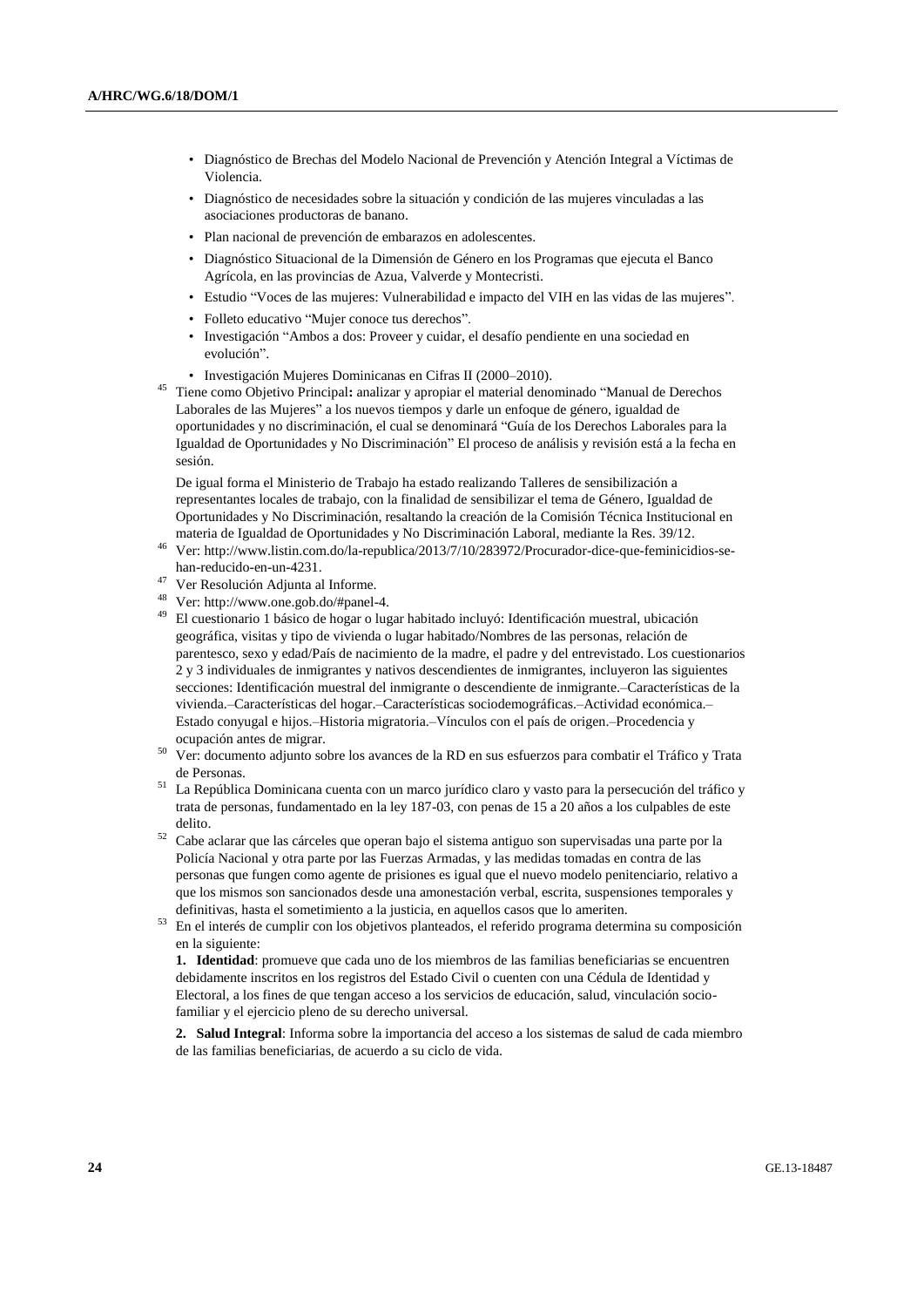**3. Educación**: apoya la formación educativa inicial, formal y técnico vocacional, reduce la deserción escolar, incide en la promoción de grado y disminuye la sobre edad escolar a través de la transferencia condicionada del "incentivo de asistencia escolar".

**4. Formación Humana y Conciencia Social**: Fomenta la información de en valores Humanos, conciencia de sus derechos y deberes ciudadanos para la construcción de una cultura de paz.

**5. Seguridad Alimentaria, Nutrición y Generación de Ingresos**: Crea oportunidades de generación de ingresos para el sostenimiento de la familia (por cuenta propia o por empleo); desarrolla proyectos agropecuarios para autoconsumo y venta, promueve la crianza de aves y/o animales domésticos para autoconsumo o venta al mercado, así como la siembra en los espacios disponibles en el hogar con huertos orgánicos; Implementa, a través del Fondo Especial para el Desarrollo Agropecuario (FEDA) la iniciativa de apoyo a la instalación de unidades pecurias familiares tanto de gallinas ponedores como de crianza de cabras; además se apoya la instalación de unidades de lombricarios colectivos para la producción de abonos orgánicos.

Conjuntamente se promueve la capacitación Técnico Vocacional a personas adultas, con la finalidad de que logren acceso a oportunidades de empleo o de emprender un negocio propio, con las habilidades y destrezas adquiridas.

De igual forma, las familias beneficiarias, con capacidad emprendedora son apoyadas con créditos que les permitan crear su propio negocio.

**6. Habitabilidad y protección al Medio Ambiente**: Promueve que las familias beneficiarias residan en viviendas dignas con más de una habitación, pisos de cemento, sistema sanitario y acceso a agua potable.

**7. Acceso A Las TIC´S y Reducción De La Brecha Digital**: Enfatiza las formación, capacitación y acceso a las tecnologías de la información de cada miembro de las familias beneficiarias.

- <sup>54</sup> Ver[: http://www.elnacional.com.do/economia/2013/6/15/162958/Vicepresidenta-recibe](http://www.elnacional.com.do/economia/2013/6/15/162958/Vicepresidenta-recibe-reconocimiento-otorgado-al-pais-por-la-FAO)[reconocimiento-otorgado-al-pais-por-la-FAO.](http://www.elnacional.com.do/economia/2013/6/15/162958/Vicepresidenta-recibe-reconocimiento-otorgado-al-pais-por-la-FAO)
- <sup>55</sup> Ver[: http://www.salud.gob.do/documentos/informes/INFO\\_LogrosAno2012\\_20130625.pdf.](http://www.salud.gob.do/documentos/informes/INFO_LogrosAno2012_20130625.pdf)
- <sup>56</sup> Ver[: http://www.salud.gob.do/Documentos/Presupuestos/PRES\\_AprobadoMSP2011\\_20130212.pdf.](http://www.salud.gob.do/Documentos/Presupuestos/PRES_AprobadoMSP2011_20130212.pdf)
- <sup>57</sup> Ver[: http://salud.gob.do/download/docs/Presupuesto/PresupuestoAprobado2010.pdf.](http://salud.gob.do/download/docs/Presupuesto/PresupuestoAprobado2010.pdf)
- <sup>58</sup> Se introdujeron elementos de coordinación interna que promuevan la integración a la red, contribuyendo con el alcance de metas regionales, avanzando con la definición de la cartera de servicios con base en las necesidades de la población, la mejora de la infraestructura y el equipamiento, la gestión de la calidad de los servicios y la atención a los usuarios, la vigilancia epidemiológica, y la gestión del recurso humano.
- <sup>59</sup> Ver[: http://www.hoy.com.do/el-pais/2013/8/5/492798/Pacientes-no-tendran-que-pagar-cuota-de](http://www.hoy.com.do/el-pais/2013/8/5/492798/Pacientes-no-tendran-que-pagar-cuota-de-recuperacion-en-hospitales-publicos)[recuperacion-en-hospitales-publicos.](http://www.hoy.com.do/el-pais/2013/8/5/492798/Pacientes-no-tendran-que-pagar-cuota-de-recuperacion-en-hospitales-publicos)
- <sup>60</sup> Ver[: http://proconsumidor.gob.do/pro/documentos/leyes/de\\_interes/Ley\\_Seguridad\\_Social%2087-](http://proconsumidor.gob.do/pro/documentos/leyes/de_interes/Ley_Seguridad_Social%2087-01.pdf) [01.pdf.](http://proconsumidor.gob.do/pro/documentos/leyes/de_interes/Ley_Seguridad_Social%2087-01.pdf)
- <sup>61</sup> Ver: Copia de Circular adjunta al Informe.
- $62$  La decisión fue tomada por los titulares del MINERD y la DGM, licenciada Josefina Pimentel y licenciado José Ricardo Taveras Blanco, tras una reunión en la que aclararon los términos de la circular 7475 emitida por la segunda institución.
- <sup>63</sup> Ver[: http://www.minerd.gob.do/documentosminerd/Memoria-Miner-2011.pdf.](http://www.minerd.gob.do/documentosminerd/Memoria-Miner-2011.pdf)
- <sup>64</sup> También en el 2011, entre las estrategias implementadas a favor de la educación está el apoyo psicopedagógico orientado a ofrecer ayuda especializada a la comunidad educativa, con énfasis en el estudiante, donde fue realizada una evaluación psicopedagógica y apoyo contra turno a 38 niños y niñas con Necesidades Educativas Especiales (NEE) y sus familias. A la vez se implementaron estrategias de atención temprana en 45 niños y niñas menores de 5 años; inclusión de 250 estudiantes con discapacidad visual en centros regulares; 100 estudiantes con discapacidad recibiendo educación artística; asistencia a 480 jóvenes con discapacidad en los centros de educación especial, y orientación a 250 familias de estudiantes con discapacidad, para acompañar el proceso de enseñanza aprendizaje de sus hijos e hijas.
- <sup>65</sup> Ver: documento adjunto ampliatorio sobre curriculum en Educación Intercultural y Derechos Humanos impartidos a niveles escolares de la República Dominicana.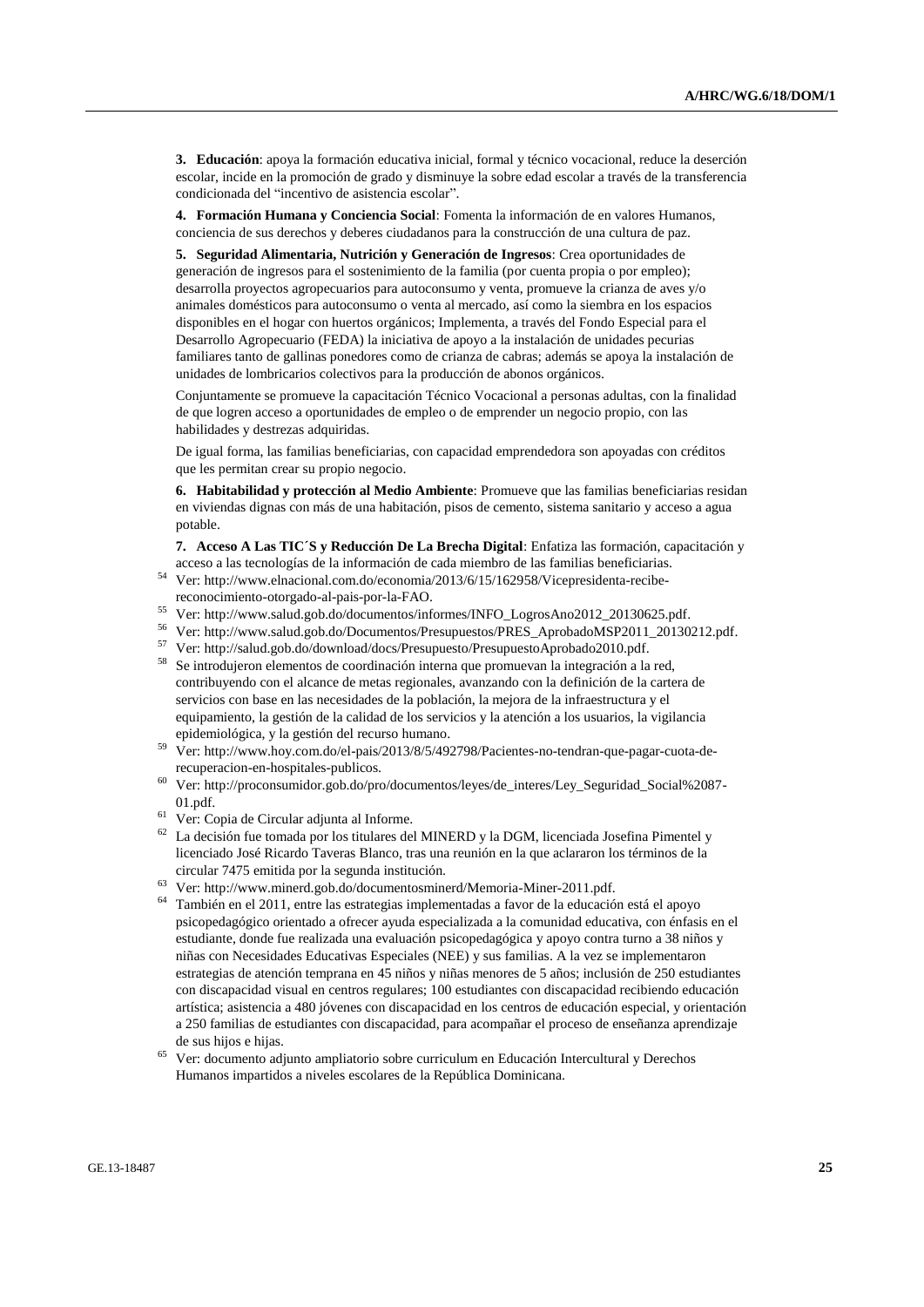- 66 *"De ahí que el Gobierno se haya comprometido — luego de haber propiciado en el transcurso de los años 2006–2007 la Consulta Nacional para la Excelencia de la Educación en República Dominicana y de haber elaborado el Plan Decenal para todos los niveles educativos del país — a ponerlo en ejecución para el período 2008–2018 para la educación preescolar, primaria, secundaria, técnica y universitaria".*
- <sup>67</sup> Ver[: http://alfabetizacionnacional.org/images/Decreto\\_546-12\\_DECLARA\\_ALTO\\_INTERES\\_](http://alfabetizacionnacional.org/images/Decreto_546-12_DECLARA_ALTO_INTERES_%20NACIONAL_ALFABETIZACION_TODO_TERRITORIO_NACIONAL.pdf)  [NACIONAL\\_ALFABETIZACION\\_TODO\\_TERRITORIO\\_NACIONAL.pdf.](http://alfabetizacionnacional.org/images/Decreto_546-12_DECLARA_ALTO_INTERES_%20NACIONAL_ALFABETIZACION_TODO_TERRITORIO_NACIONAL.pdf)
- <sup>68</sup> Ver: documento adjunto ampliatorio del Plan "Quisqueya Aprende Contigo".
- <sup>69</sup> Ver[: http://pgr.gob.do/Portal/Contents/Articulos/Noticias/20130828-Quisqueya-Aprende-Contigo](http://pgr.gob.do/Portal/Contents/Articulos/Noticias/20130828-Quisqueya-Aprende-Contigo-brinda-esperanza-mas-3-mil-privados-libertad.ashx)[brinda-esperanza-mas-3-mil-privados-libertad.ashx.](http://pgr.gob.do/Portal/Contents/Articulos/Noticias/20130828-Quisqueya-Aprende-Contigo-brinda-esperanza-mas-3-mil-privados-libertad.ashx)
- <sup>70</sup> Ver, documento contentivo de estadísticas de los Cursos impartidos por la Escuela de Graduados en Derechos Humanos y Derecho Internacional Humanitario de las Fuerzas Armadas.
- <sup>71</sup> En el Taller participaron las Direcciones de Operaciones, Directores de Personal, las Consultorías Jurídicas de las Fuerzas Armadas y de cada una de las Fuerzas que componen las Fuerzas Armadas de la República Dominicana, además, la Escuela de Operaciones de Mantenimiento de la Paz, la Dirección General de Asuntos Internos, Director General de Organización y Doctrina, Dirección de Informática de las FFAA y el Instituto de Dignidad Humana de la PN.
- <sup>72</sup> Ver, Supra párrafo 12.
- <sup>73</sup> Esta cantidad de expedientes de solicitudes hasta ahora decididos, representan algo más que más de la mitad (56.6%) del total de solicitudes de reconocimiento de la condición de refugio recibidas por el Gobierno dominicano a partir del año 2000, hasta el mes de septiembre 2013. Igualmente CONARE ha conocido 10 recursos de revisión interpuestos por solicitantes de refugio a quienes se les ha negado dicha condición, de un total de 17 casos presentados hasta el momento, lo que representa un 58%.

Al año 2012, se conocieron 19 casos.

Asimismo, el Pleno del CONARE ha decidido que en los casos de rechazo de un Recurso de Revisión se solicite la cooperación del ACNUR y la OIM respecto de los solicitantes de refugio que califiquen para los programas de retorno voluntario o reasentamiento, con preferencia a que la Dirección General de Migración ejerza sus facultades de control migratorio.

<sup>74</sup> Ver Documento Adjunto de Datos estadísticos del Programa de Retornos Voluntarios dirigido por la Dirección General de Migración.

- <sup>75</sup> Ver Documento Adjunto de Datos estadísticos del Programa de Retornos Voluntarios dirigido por la Dirección General de Migración.
- <sup>76</sup> Del 20-25 de febrero 2012, se realizó una mesa de trabajo con los diferentes departamentos del Ministerio de Trabajo, con los Consultores Natalia Álvarez y José Joaquín Ocampo de la Organización de los Estados Americanos (OEA), con relación al estudio sobre la creación de la Unidad de Migración Laboral, y El 15 de marzo 2012, se emitió la **Resolución No.14/2012, que crea la Unidad de Migración Laboral**, la cual funciona bajo la dependencia de la Dirección General de Empleo. Esta unidad es creada con el objetivo de organizar, coordinar acciones y actividades que le permitan al Estado Dominicano formular una política adecuada hacia la relaciones con los trabajadores migrantes.
- <sup>77</sup> Los días 2 y 3 del mes de febrero 2012, se realizó el "**Taller Sensibilización sobre el Manejo de las Migraciones Laborales Basado en los Derechos**".

Otra actividad lo constituyó la presentación del Estudio a la Unidad de Migración Laboral, a través del proyecto "**Promoción de una Cultura de Cumplimiento de los Derechos Laborales de los Migrantes: Concientización, Desarrollo de Capacidades y Asistencia Técnica**", por The Trust For Americas, Organización de los Estados Americanos.

Y los Talleres sobre Proyecto de Políticas de Migración Laboral Sensibles al Género, de la OIT para la capacitación de los Inspectores de Trabajo, sobre la Migración Laboral. Estos fueron impartidos los días 22 de junio en la ciudad de Santiago y 29 de junio en la ciudad de Santo Domingo.

Durante el periodo noviembre- diciembre de 2012, la Unidad de Migración Laboral organizó cuatro (4) talleres para Representantes Locales e Inspectores de Trabajo sobre "**Migración Laboral y la Trata de Personas**", los cuales se enmarcan en el apoyo técnico y económico de la Organización Internacional para las Migraciones (OIM) al Ministerio de Trabajo de la República Dominicana a través de su proyecto "Mejorando la administración de la migración laboral en Centroamérica y